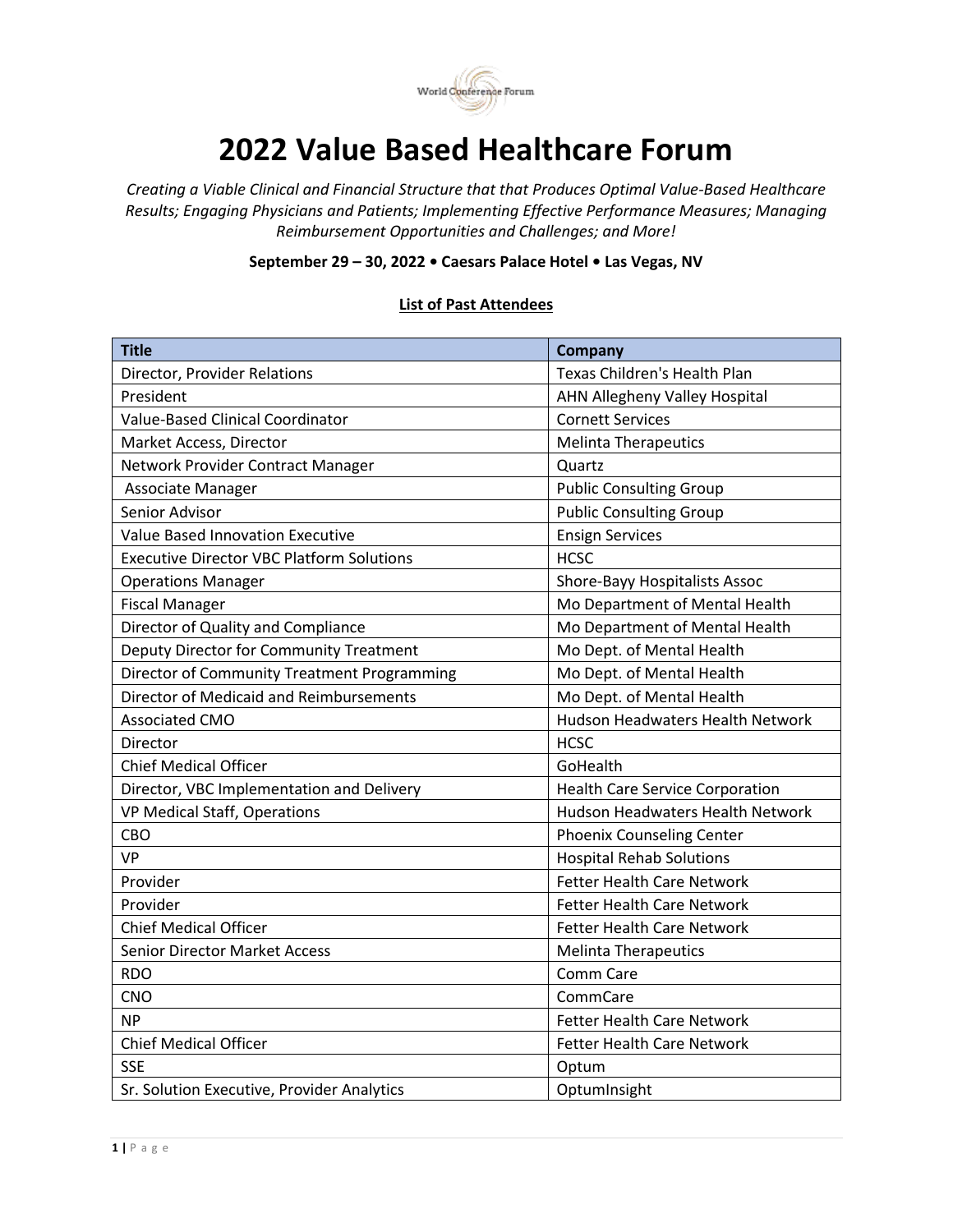

|                                                     | <b>Community Medical Wellness Centers,</b> |
|-----------------------------------------------------|--------------------------------------------|
| <b>CEO</b>                                          | <b>USA</b>                                 |
| Consultant                                          | Lapiz Consulting                           |
| Vice President, Sales                               | Summit Reinsurance Services, Inc.          |
| <b>VP Population Health</b>                         | Long Island FQHC, Inc.                     |
| MPH, MBA                                            | <b>Pioneer Medical Group</b>               |
| MD, VP of Operations                                | <b>Pioneer Medical Group</b>               |
| MBA, Executive Director                             | <b>Pioneer Medical Group</b>               |
|                                                     | South Central Family Health Center -       |
| <b>Chief Financial Officer</b>                      | Cor                                        |
|                                                     | South Central Family Health Center -       |
| Director of Development & Communications            | Cor                                        |
| <b>MD</b>                                           | <b>Pioneer Medical Group</b>               |
| <b>Contract &amp; Provider Relations Manager</b>    | Aids Healthcare Foundation (AHF)           |
| Sr Director VBC Performance                         | NorthShore University HealthSystem         |
| <b>MD</b>                                           | One Care Vermont                           |
| <b>Strategic Channels Manager</b>                   | DermTech                                   |
| Associate Director of PR, Contracting, & Operations | <b>AIDS Healthcare Foundation</b>          |
| <b>Sr. Director Market Access</b>                   | <b>Melinta Therapeutics</b>                |
| <b>Vice President</b>                               | Thresholds                                 |
| Vice President, Network Programs                    | <b>Optum Health Solutions</b>              |
| Director                                            | Humana                                     |
| <b>SVP</b>                                          | Optum                                      |
|                                                     | Hart Health Strategy LLC/Children's        |
| Principal                                           | National Pediatric Health Network          |
| Divisional Vice President, Clinical Operations      | <b>Healthcare Service Coorporation</b>     |
| <b>Grant Manager</b>                                | Canyonlands Healthcare                     |
| Director                                            | Humana Inc                                 |
| Director, Strategic Channels                        | DermTech, Inc.                             |
| Sr. Medical Director                                | Optum                                      |
| Senior Director U.S. Health Systems                 | <b>Melinta Therapeutics</b>                |
| <b>VP</b>                                           | Brown & Brown                              |
| <b>Market Access Director</b>                       | <b>Melinta Therapeutics</b>                |
| <b>Market Access Director</b>                       | <b>Melinta Therapeutics</b>                |
| <b>Chief Operating Officer</b>                      | Nashville General Hospital                 |
| VP, Payer Market Provider Enablement                | Optum                                      |
| Director, Market Access                             | <b>Melinta Therapeutics</b>                |
| <b>Executive Medical Director</b>                   | Humana Inc.                                |
| <b>Vice President Operations</b>                    | Jefferson Health                           |
| Research Anaysis                                    | Department of Mental Health                |
| <b>Clinical Director</b>                            | <b>CCSWW</b>                               |
| Vice-President                                      | <b>CCSWW</b>                               |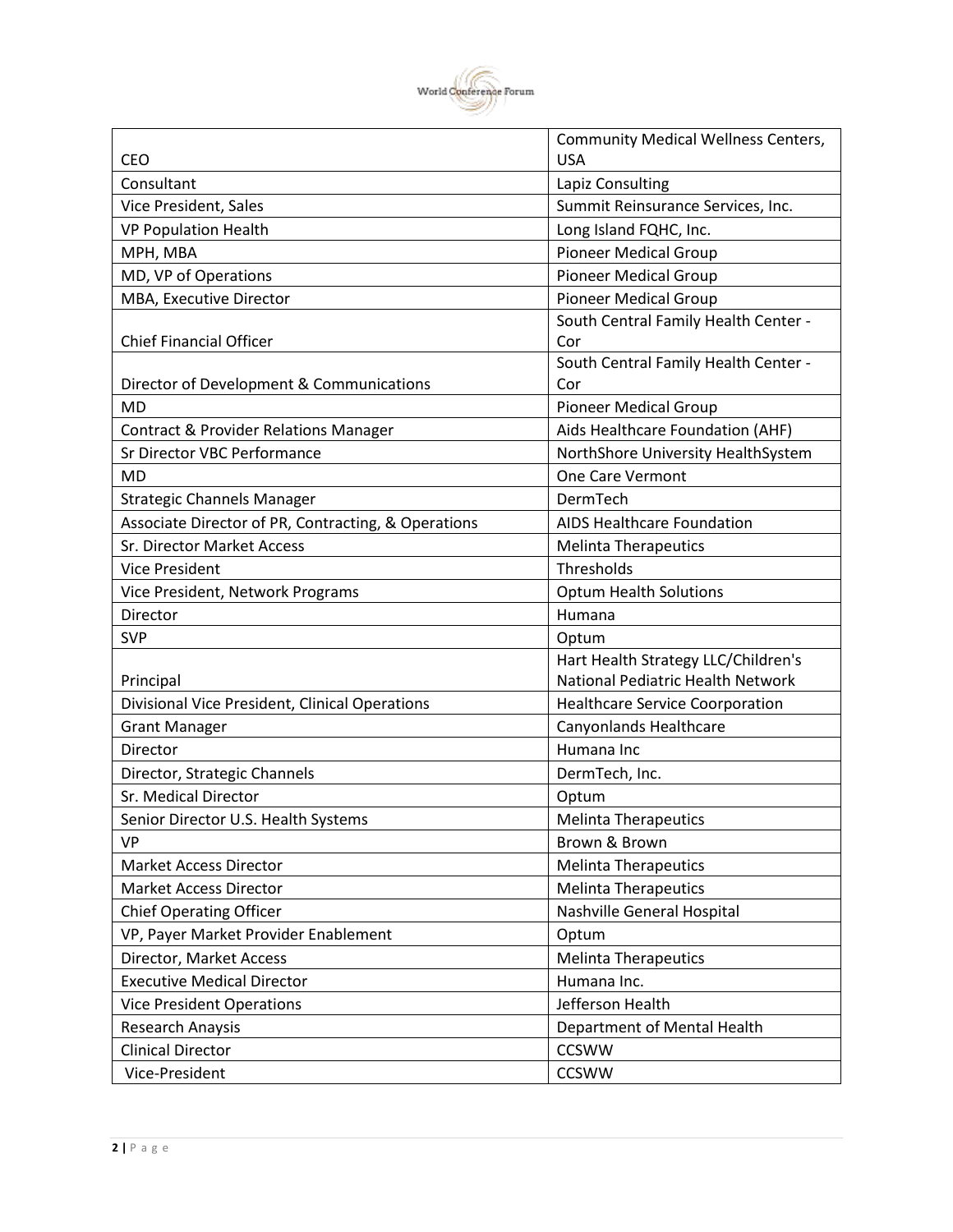

| Vice President, Value-Based Care Population Health, United  |                                       |
|-------------------------------------------------------------|---------------------------------------|
| <b>Clinical Services</b>                                    | UnitedHealthcare                      |
| National Business Development Consultant, Value-Based       |                                       |
| Systems of Care Population Health, United Clinical Services | Unitedhealthcare                      |
| SVP Strategy & Growth                                       | Videra Health                         |
| <b>Assistant Director of Care Management</b>                | <b>Montefiore Medical Center</b>      |
| VP Enterprise Contracting & Payer Relations                 | ChristianaCare Managed Care           |
| <b>Snr Dir - Payor Relations</b>                            | Intermountain Healthcare              |
| Senior Director                                             | <b>Alvarez and Marsal</b>             |
| <b>Clinical Programs Manager</b>                            | <b>Cook Medical</b>                   |
| Senior Director                                             | A&M                                   |
| VP, Market Access                                           | <b>Melinta Therapeutics</b>           |
| Director, Managed Care                                      | DermTech                              |
| Manager, Employee Benefits                                  | Crown Castle                          |
| <b>Account Executive Manager</b>                            | <b>Cook Medical</b>                   |
| Director, Business Performance & JV Relations               | Dialysis Care Center                  |
| <b>Principal Product Manager</b>                            | AdvancedMD                            |
| <b>CEO</b>                                                  | <b>GMHMG</b>                          |
| <b>Managing Director</b>                                    | Alvarez & Marsal                      |
| <b>VP Business Development</b>                              | CareCentrix                           |
| Director, Value Based Care                                  | <b>Advent Health</b>                  |
| Director, Managed Care                                      | Christiana Care                       |
| Sr. Associate, Provider Services                            | Oak Street Health                     |
| Head of Marketing / Sales Operations                        | Eyenuk, Inc.                          |
| VP, Business Development                                    | GoHealth                              |
| <b>Managing Director</b>                                    | <b>BRG</b>                            |
| <b>Associate Director</b>                                   | <b>BRG</b>                            |
| Consultant                                                  | <b>BRG</b>                            |
| <b>Business Development</b>                                 | Athelas                               |
| <b>Strategic Partnerships</b>                               | Athelas                               |
| CEO & Co-Founder                                            | Athelas                               |
| <b>Finance Manager</b>                                      | <b>Ochsner Health</b>                 |
| Program Manager, Providence Heart Institute                 | Providence Health & Services          |
| Medical Director, Northwell Health Home                     | Northwell Health                      |
| Vice President, Population Health Care Management           | Northwell Health                      |
| Medical Director, Episodes of Care                          | Vanderbilt University Medical Center  |
|                                                             | Horizon Blue Cross Blue Shield of New |
| <b>Executive Medical Director</b>                           | Jersey                                |
|                                                             | Shriners Hospitals for Children -     |
| Administrator                                               | Greenville                            |
| Director, Value Care Redesign & QIPM                        | <b>UCLA Health</b>                    |
| Vice President, Strategy & Growth                           | Optum                                 |
| Senior Director, Advisory Services                          | Optum                                 |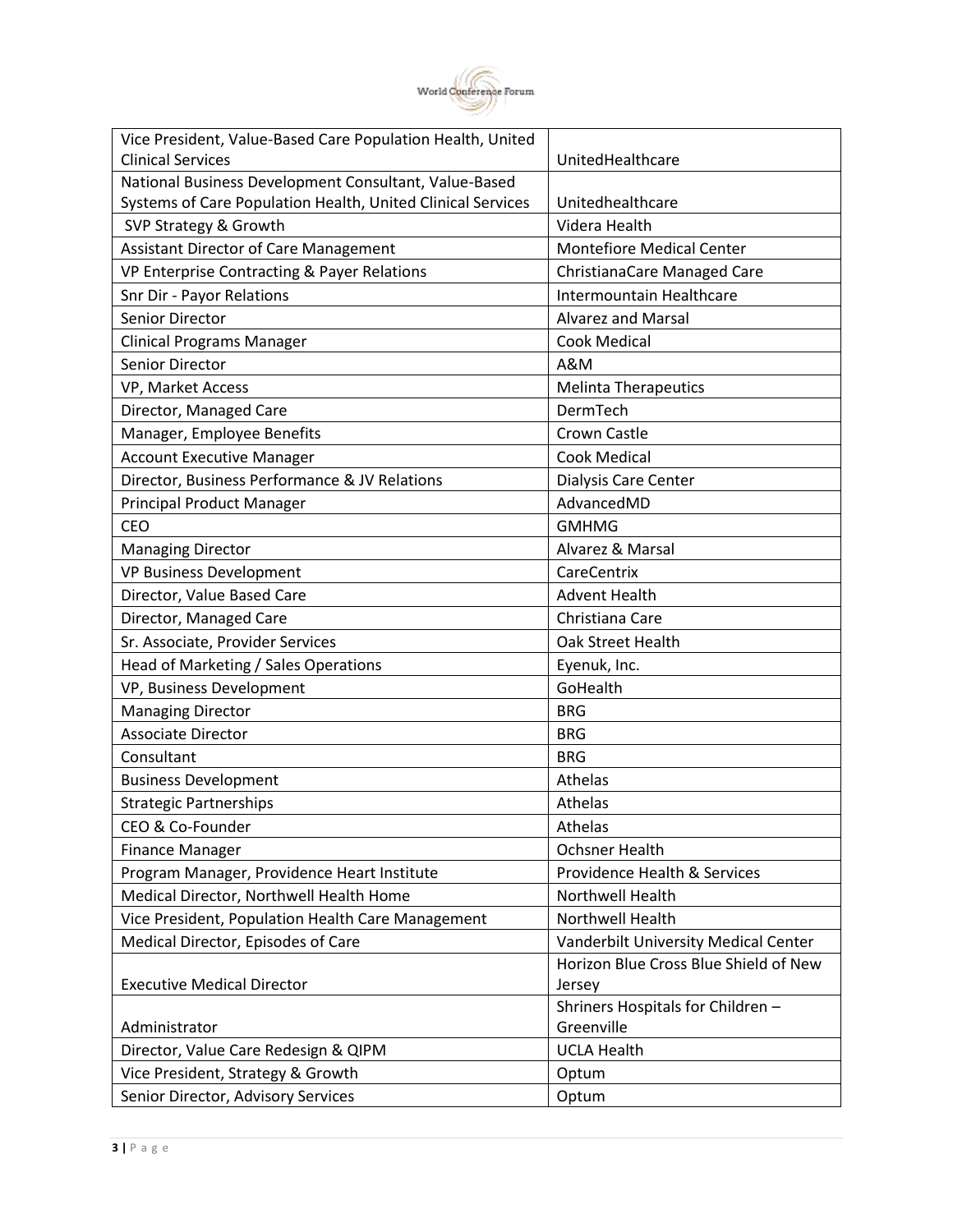

| Vice President, Care Management                           | <b>Ochsner Health Network</b>                 |
|-----------------------------------------------------------|-----------------------------------------------|
| Senior Director & Partner, Provider Enterprise Solutions  | Optum                                         |
| Management Consultant, Health System Performance          |                                               |
| Improvement                                               | Optum                                         |
|                                                           | Vanderbilt University Medical Center          |
| <b>Assistant Director, Operations</b>                     | (VUMC)                                        |
|                                                           | <b>Accountable Care Learning</b>              |
| <b>Executive Director</b>                                 | Collaborative                                 |
| <b>VP Personalized Health</b>                             | Aetna Medicaid                                |
| <b>Commercial Leader</b>                                  | AstraZeneca                                   |
| Payer Marketing                                           | Neurocrine                                    |
| Account Director - Health Systems                         | AstraZeneca                                   |
| <b>Clinical Account Director</b>                          | AstraZeneca                                   |
|                                                           | Brigham and Women's Physicians                |
| Program Manager, Care Innovation                          | Organization                                  |
| <b>CEO</b>                                                | Virginia Garcia Memorial Health Center        |
| National Medical Director, Population Health              | OptumCare                                     |
| SVP, Managed Markets                                      | Concentric Health Experience                  |
| Director, Strategic Initiatives                           | <b>Appriss Health</b>                         |
| Chief Population Health & Clinical Integration Officer    | Opelousas General Health System               |
| <b>Senior Client Partner</b>                              | <b>CTG</b>                                    |
| Director                                                  | Catalyst                                      |
| <b>RN</b>                                                 | <b>CTG</b>                                    |
| <b>Population Health Strategist</b>                       | Genesis Healthcare System                     |
| <b>DIRECTOR</b>                                           | NORTHWEST COMMUNITY HOSPITAL                  |
| Director                                                  | The Terry Group                               |
| md                                                        | Saint Francis Hospital                        |
| <b>Managed Care Clinical Operations Nurse</b>             | <b>Missouri Department of Social Services</b> |
| Vice President, Enterprise Data and Analytics             | <b>UMMS</b>                                   |
| Manager - System Population Health                        | <b>Edward-Elmhurst Health</b>                 |
| Vice President, Enterprise Data and Analytics             | <b>UMMS</b>                                   |
| Director, Data Integration & Solutions Architecture       | <b>UMMS</b>                                   |
| Data Scientist                                            | University of Maryland Medical System         |
| MO HealthNet                                              | MO Dept. Social Services                      |
| CEO                                                       | Contra Costa Health Plan                      |
|                                                           | <b>Emerest Health Population</b>              |
| Administrator                                             | Management                                    |
| Director of Population Health & Wellness                  | Healthstat, Inc.                              |
| Assistant Professor, Public Health and Community Medicine | <b>TUSM</b>                                   |
| <b>Chief Commercial Officer</b>                           | QuiO                                          |
| Senior Program Manager                                    | ResMed                                        |
| Dir. Community Health and Wellness                        | Tahoe Forest Health System                    |
| <b>Director Wellness Programs</b>                         | <b>Tahoe Forest Hospital</b>                  |
|                                                           |                                               |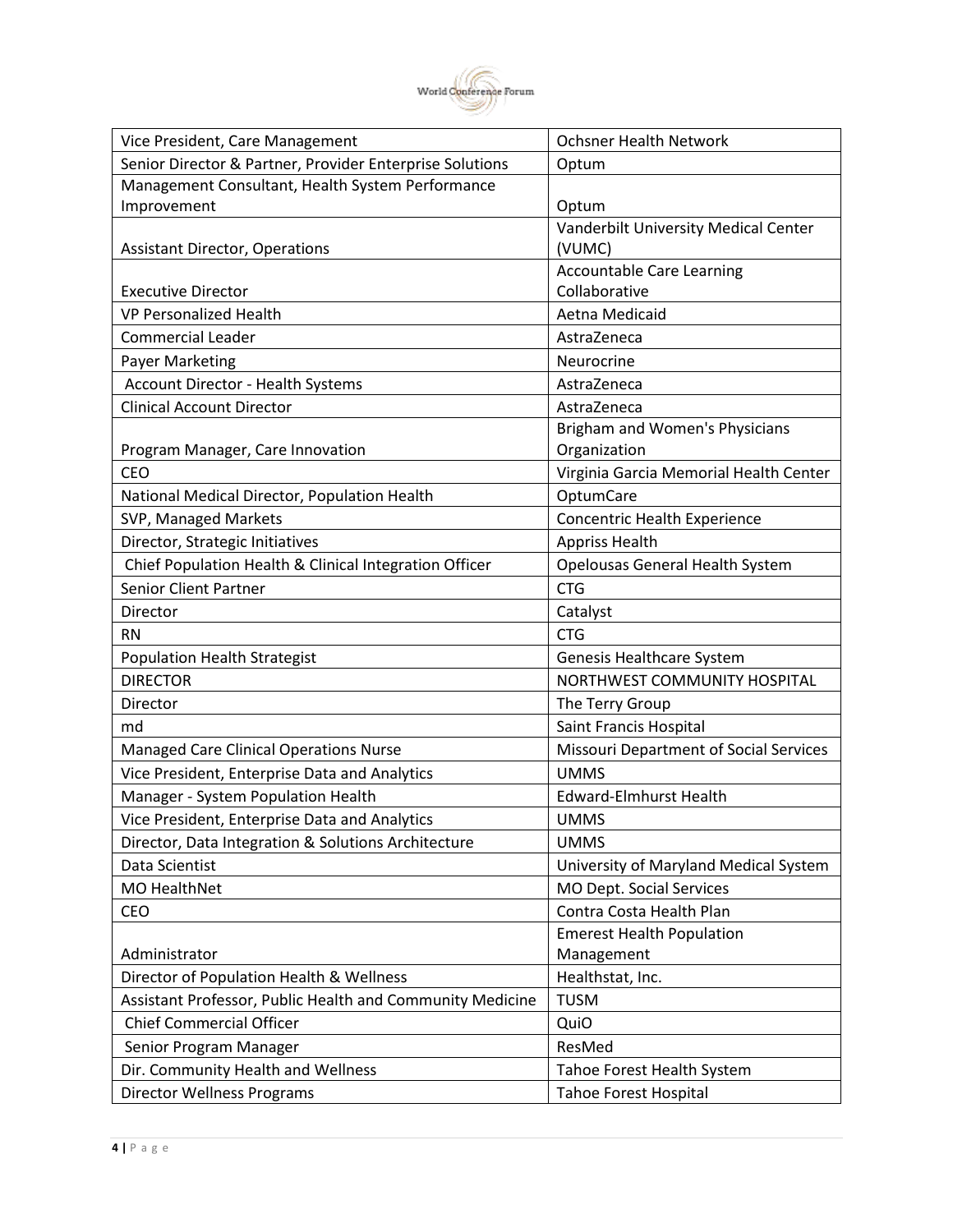

| Director                                            | <b>Tahoe Forest Hospital</b>           |
|-----------------------------------------------------|----------------------------------------|
| RN, MSN, CCM                                        | Memorial Hermann Health Plan           |
| AVP, Population Health                              | <b>Hospital for Special Surgery</b>    |
|                                                     | PHP/PHC Health Plans, AIDS Healthcare  |
| <b>MD</b>                                           | Foundation                             |
| Executive Director, UAMS Center for Health Literacy | <b>UAMS</b>                            |
| <b>Grant Director</b>                               | <b>Operation Samahan</b>               |
| <b>VP Healthcare</b>                                | <b>IQVIA</b>                           |
| Manager, Medical Management                         | <b>GEHA</b>                            |
| Director, Clinical Outreach                         | <b>Superior Healthplan</b>             |
| Sr. Director, Performance Outcomes                  | <b>Scripps Health</b>                  |
| <b>Chief of Managed Care</b>                        | <b>AIDS Healthcare Foundation</b>      |
| Associate Director of Project Management            | <b>AIDS Healthcare Foundation</b>      |
| Director, Care Management                           | <b>AIDS Healthcare Foundation</b>      |
| <b>MD</b>                                           | InnovAge                               |
| <b>Medical Director</b>                             | <b>HealthCareClinics</b>               |
| <b>Health Plan Director</b>                         | LVMPD Emp Health & Welfare Trust       |
| <b>Practice Administrator</b>                       | <b>HealthCareClinics</b>               |
| <b>Director Population Health</b>                   | Northeast Ga Physicians Group          |
| Chief Population Health Officer                     | Healthstat, Inc.                       |
| Director, Provider Engagement & Outreach            | Mount Sinai Hospital Sytsem            |
| Sr. Analytical Strategy Specialist                  | Health Plans, Inc.                     |
| <b>DNP</b>                                          | <b>Premise Health</b>                  |
| <b>Healthcare Informatics Analyst</b>               | <b>Quartz Health Solutions</b>         |
| <b>Principal Analyst</b>                            | Advantasure                            |
| Social Services Clinician                           | Sarah Bush Lincoln Health Center       |
| Care Coach                                          | Sarah Bush Lincoln Health Center       |
| Senior Statistician                                 | <b>CUHK Medical Centre</b>             |
| Director, Disease Management and Wellness           | American Health Holding                |
| <b>Senior Account Executive</b>                     | Novo Nordisk                           |
| Consultant                                          | Self Employed                          |
| <b>Chief Operations Officer</b>                     | Ampla Health                           |
| VP of Business Development                          | MicroPort                              |
| Health & Benefits Manager                           | The University of Kansas Health System |
| COO                                                 | AKDHC, LLC                             |
| CEO                                                 | AKDHC, LLC                             |
| Chief Administrative Officer                        | <b>Frontier Behavioral Health</b>      |
| CEO                                                 | <b>Frontier Behavioral Health</b>      |
| <b>Regional Account Executive</b>                   | <b>Bayer HealthCare</b>                |
|                                                     | The Family Medicine Residency of       |
| Director of Program Management                      | Idaho, Inc                             |
| Director, Marketing                                 | CareSignal                             |
| <b>VP of National Accounts</b>                      | Cognivue                               |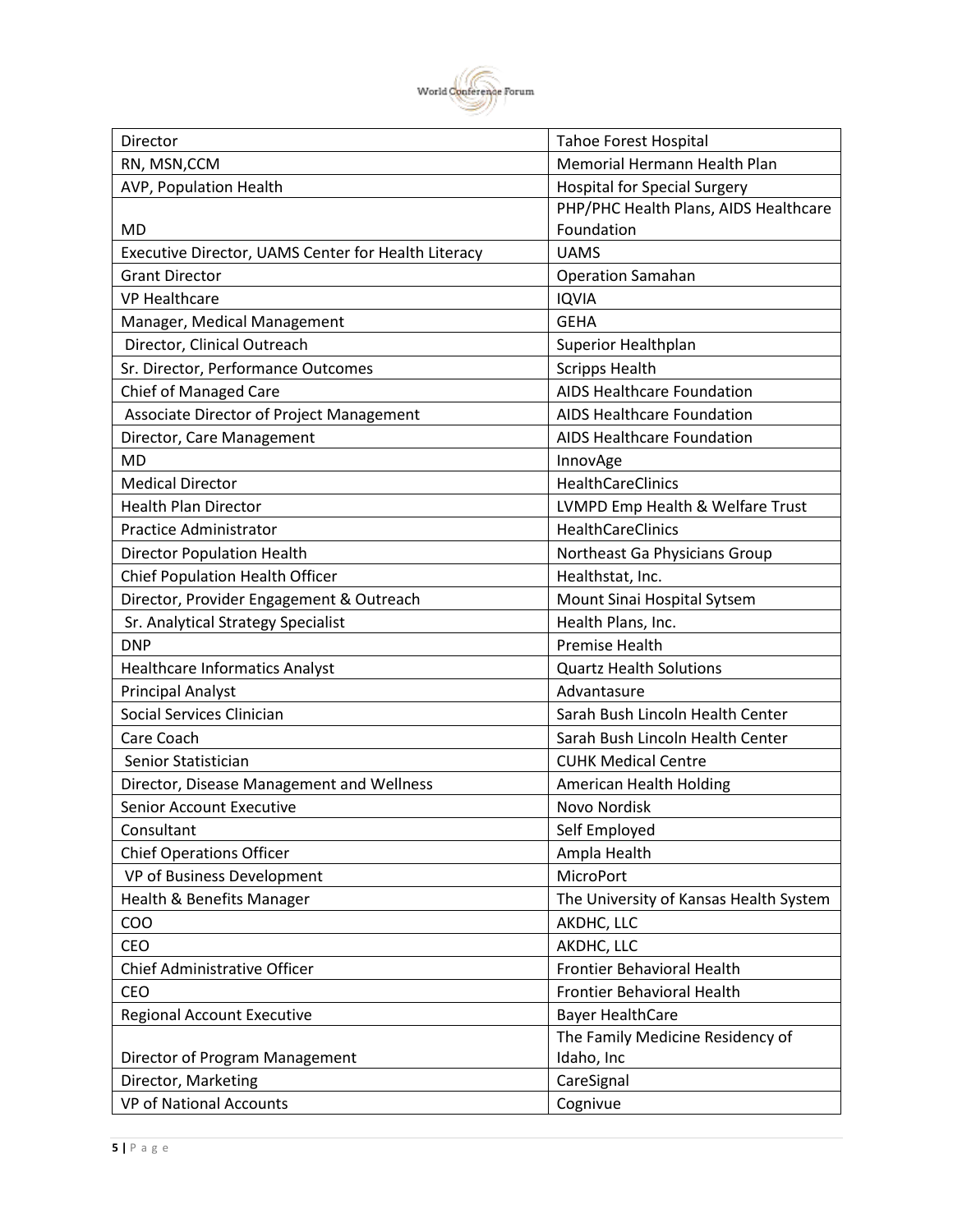

| Sr. Director of Market Access                                | Cognivue                              |
|--------------------------------------------------------------|---------------------------------------|
| <b>Clinical Account Manager</b>                              | Cognivue                              |
| <b>Business Development Executive</b>                        | <b>Coriell Life Sciences</b>          |
| <b>Principal Consultant</b>                                  | GLCS, Inc.                            |
| <b>Principal Consultant</b>                                  | GLCS, Inc.                            |
| <b>Manager of Operations</b>                                 | GLCS, Inc.                            |
| <b>Associate Director</b>                                    | Thermo Fisher Scientific              |
| VP, Account Management                                       | <b>Managed Care Magazine</b>          |
| Manager, Client Engagement                                   | Managed Care Magazine                 |
|                                                              | Horizon Blue Cross Blue Shield of New |
| Executive Medical Director, Population Health                | Jersey                                |
| Medical Director, Accountable Care                           | Johns Hopkins Medicine                |
| Vice President, Population Health Management                 | <b>Dignity Health</b>                 |
| Senior Medical Director, Clinical Integration                | Optima Health                         |
| Director, Population Health Management, DFMCH                | Penn Medicine                         |
| Vice Chairman, Population Health                             | <b>Cleveland Clinic</b>               |
| Executive Director, Population Health Management and         |                                       |
| Physician Engagement                                         | Brigham and Women's Hospital          |
| Divisional Senior Vice President, Texas Health Care Delivery | <b>BlueCross BlueShield of Texas</b>  |
| Program Director, Population Health Management, OCIO         | Northwell Health                      |
| Vice President, Clinical Integration & Ambulatory Care       |                                       |
| Management                                                   | Henry Ford Health System              |
| Manager, Business Intelligence & Clinical Analytics          | Children's National Health System     |
| Director, Clinical Operations                                | <b>UChicago Medicine</b>              |
| Program Manager, Care Innovation                             | Brigham and Women's Hospital          |
| Manager, Event Marketing                                     | Innovaccer                            |
| Director of Population Health                                | Quantum Health                        |
| Administrator                                                | Altru Health system                   |
| President/CEO                                                | Parenting With Love and Limita(PLL)   |
| Manager, Population health                                   | Sharp Community Medical Group, 4064   |
| <b>Head, Outcomes Solutions</b>                              | Astellas Pharma US, Inc.              |
| Sr. Population health Manager                                | Vanderbi;t University Medical Center  |
| Sr. Key Account Manager                                      | Astellas                              |
| Director, Population health                                  | <b>Health Choice Network</b>          |
| <b>Chief Operating Officer</b>                               | Mountain View Hospital                |
| Executive Director, UAMS Center For Health Literacy          | <b>UAMS</b>                           |
| Key Account Director                                         | Astellas Pharma US, Inc.              |
| <b>Population Health Coordinator</b>                         | St. Joseph's Health                   |
| Sr. Medical Director                                         | <b>HealthTexas Medical Group</b>      |
| Sr. Sales Executive                                          | Medtronic                             |
| Strategy                                                     | <b>BD</b>                             |
| <b>RN</b>                                                    | IU Health                             |
| Associate Director of Regional Payer Accounts                | <b>Novartis Pharmaceuticals</b>       |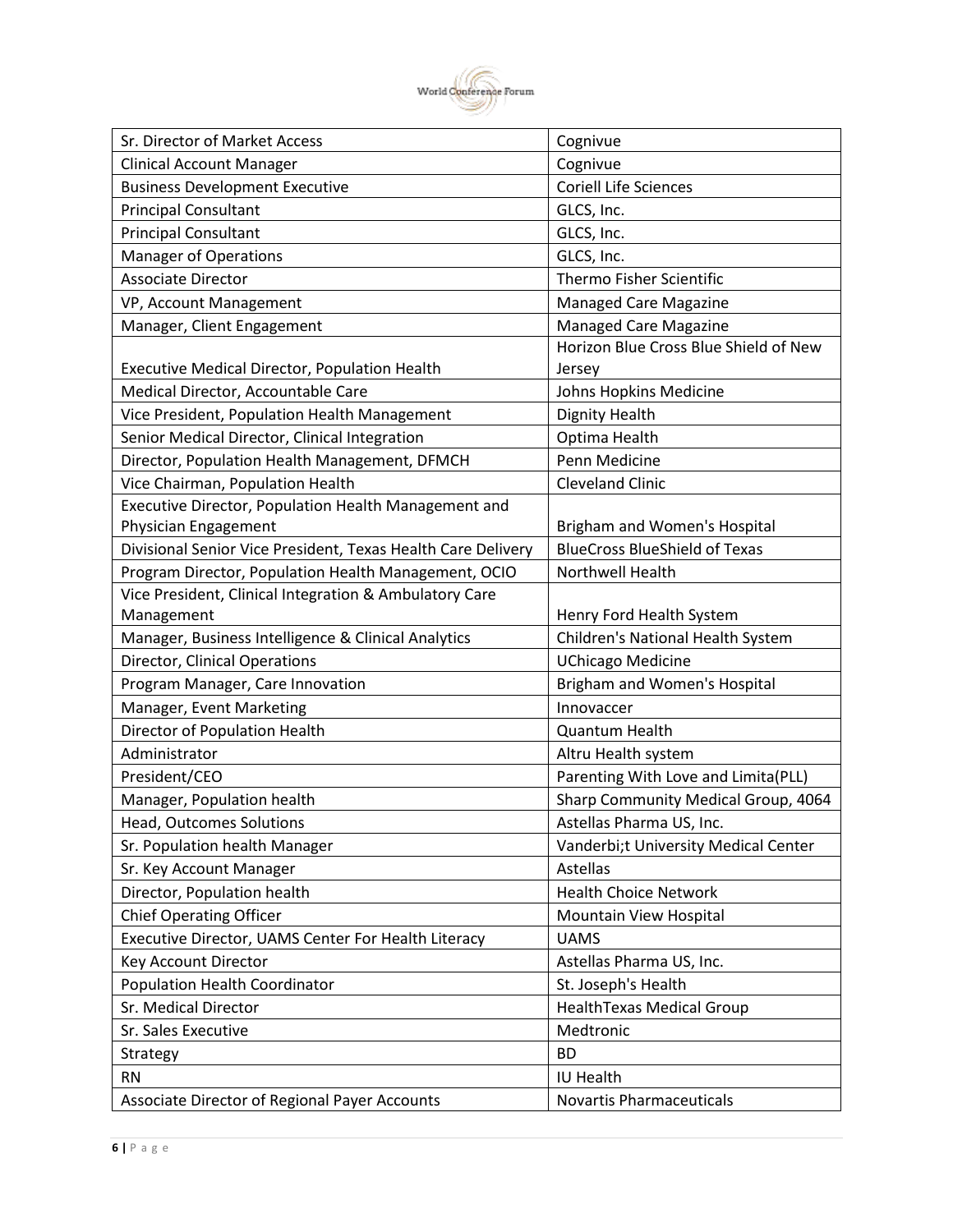

| Director, Transformational Programs                      | Vituity                               |
|----------------------------------------------------------|---------------------------------------|
| President/CEO                                            | North Hudson Community Action Corp.   |
| Analytic Program director                                | <b>Health Net/Centene</b>             |
| Senior Director PCMH/Care Coordination                   | The Guthrie Clinic                    |
| <b>Strategic Marketing Manager</b>                       | Acelity                               |
| Director, Digital Health development                     | Acelity                               |
| <b>MPH</b>                                               | <b>Health Net/Centene</b>             |
| Director of Population health                            | North Oaks Physician Group            |
| National Director, Managed Care                          | KCI                                   |
| Director of TeleHealth and Physician network Develop.    | <b>Swedish Health Services</b>        |
| RN Manager Health Services                               | Security Health Plan                  |
| <b>Associate Director</b>                                | Jazz Pharmaseuticals                  |
| Sr. Quality Improvement Specialist                       | <b>Health Net</b>                     |
| <b>MD</b>                                                | OhioHealth                            |
| <b>Business Information specialist</b>                   | Utah cancer Specialist                |
| <b>Director of Business Services</b>                     | <b>Utah Cancer Specialist</b>         |
| <b>Director national Payer Access</b>                    | <b>Osiris Therapeutics</b>            |
| Executive Director, UAMS Center For Health Literacy      | <b>JPS Health Network</b>             |
| Prinicpal Management Engineer                            | Henry Ford Health System              |
| Director                                                 | <b>JPS Health network</b>             |
| <b>Chief Quality Officer</b>                             | Borrego Community Health Foundation   |
| Director                                                 | <b>Health Net</b>                     |
| <b>CEO</b>                                               | iCare Health Solutions                |
| VP, Health Services                                      | iCare Health Solutions                |
| CEO                                                      | MT Primary Care Association           |
| COO                                                      | First Med Health and Wellness Center  |
| Sr. Mgr, Health economics and Reimbursement              | LivaNova                              |
| <b>CEO</b>                                               | Northwest CHC                         |
| Senior Management engineer                               | Henry ford health System              |
| <b>Medical Management Operations</b>                     | Peach State Health Plan/Centene Corp. |
| <b>Business Development</b>                              | <b>Healow Insights</b>                |
| Senior Consultant                                        | Health Strategies group               |
| <b>Director of National Accounts</b>                     | Genoptix                              |
| Sr. Director of Market Access and Reimbursement Strategy | Genoptix                              |
| <b>Chief Information Officer</b>                         | Shasta Community Health Center        |
| CEO                                                      | Closedloop.ai                         |
| <b>Clinical Director</b>                                 | <b>CVS Health</b>                     |
| Section Chief, Contract Management and Administration    | CA Department of Health Services      |
| MD                                                       |                                       |
|                                                          | Concentra                             |
| Clinical account Director                                | eneca                                 |
| <b>Population Management</b>                             | Abbvie                                |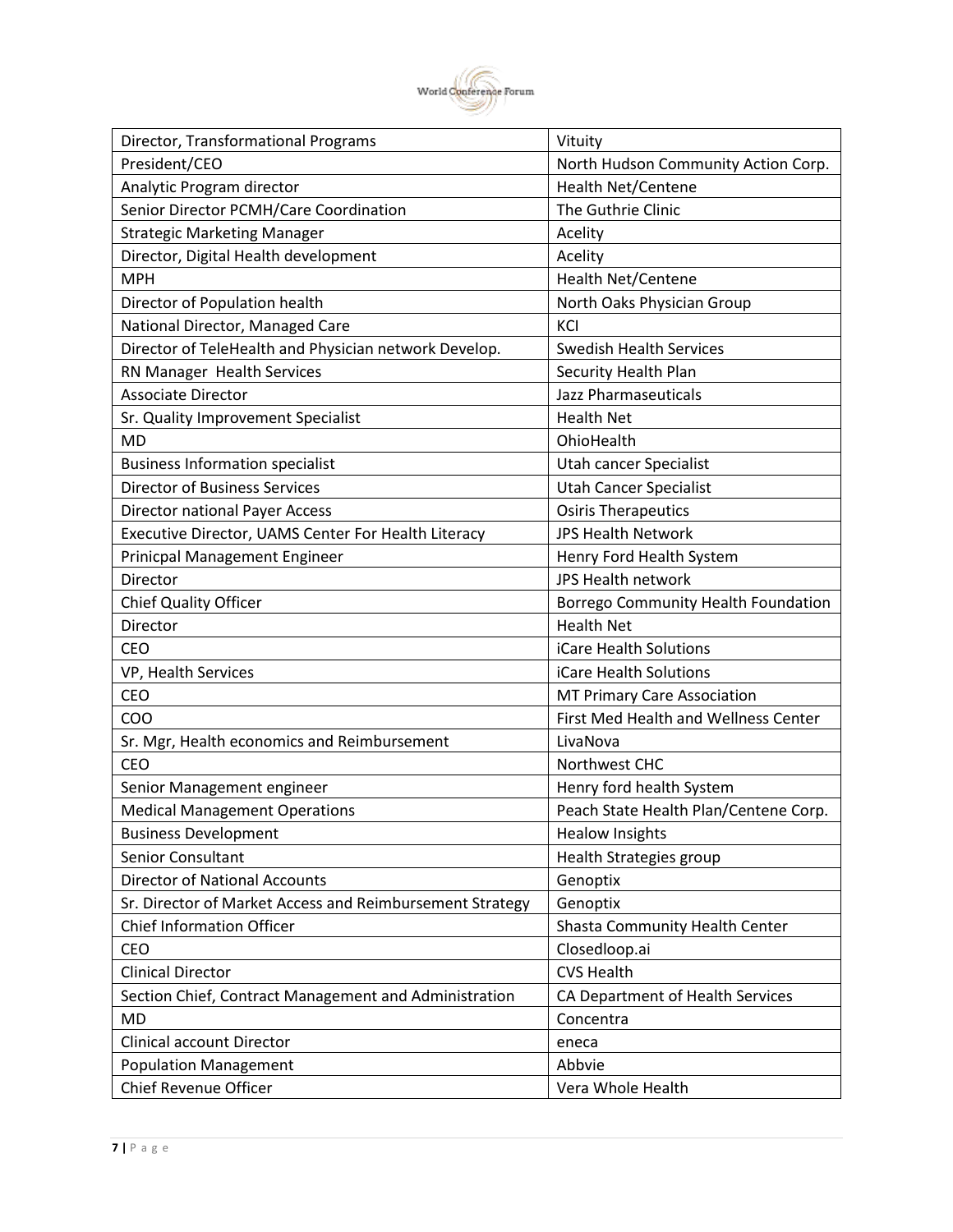

| Director of Quality/Risk<br>El Centro Regional Medical<br>Senior Vice President, Population Health & Chief Clinical<br>Officer<br>WellSpan Health<br>Director, Special Projects, Population Health<br>Johns Hopkins HealthCare<br>Penn Medicine<br>Director, Population Health Management, DFMCH<br><b>Chief Medical Officer</b><br>Virginia Premier Health Plan<br><b>Senior Medical Director</b><br><b>Health Net of California</b><br>Horizon Blue Cross Blue Shield of New<br>Executive Medical Director, Population Health<br>Jersey<br>Sr. Population Health Program Manager<br>Vanderbilt University Medical Center<br>Vice President & Chief Medical Officer<br><b>BlueCross BlueShield of Tennessee</b><br><b>BlueCross BlueShield of Tennessee</b><br>Director, Network Strategy<br>Clinical Manager, Population Health<br>Lawrence General Hospital<br><b>Vice President</b><br><b>Advisory Board</b><br>VP, Business Development<br>naviHealth<br>Senior Account Executive<br>naviHealth<br>naviHealth<br><b>Marketing Manager</b><br><b>VP</b> of Sales<br>InComm<br>InComm<br>Sales Manager<br>Regional VP, Sales<br><b>LVM Systems</b><br>Regional VP, Sales<br><b>LVM Systems</b><br>CEO & President<br>CapsicoHealth, Inc<br><b>Osler Health</b><br><b>Chief Executive Officer</b><br><b>CTO</b><br>CapsicoHealth, Inc<br>CapsicoHealth, Inc<br>Senior Project Manager<br>Manager, Business Development<br>Innovaccer<br><b>Chief Medical Officer</b><br>Innovaccer<br><b>Population Health Director</b><br>Avenue 360 Health and Wellness<br><b>Public Health Analyst</b><br><b>Centers for Disease Control</b><br><b>Public Health Analyst</b><br><b>Centers for Disease Control</b><br>CEO<br>Maryland Community Health System<br><b>SCIO</b><br>RVP, Care Optimization<br>Blue Cross Blue Shield of MI<br>VP, Care Management<br>Senior Director, Clinical Pathways<br>Carefirst BCBS<br><b>Quality Improvement Coordinator</b><br>Thibodaux Regional Medical Center<br>Saint Luke's Physician Group<br>Director of Quality<br>Dignity Health Medical Group<br>cmo<br>Nemours Children's Health System<br>Pop Health Specialist<br>AultCare<br>Director<br>Founder<br>Virginia Burchett Consulting<br><b>Blair HealthChoices</b><br><b>Director of Clinical Services</b><br>VP and CMO<br>Memorial Hermann Health System | Acno Out- PT Service | El Centro Regional Medical |
|-----------------------------------------------------------------------------------------------------------------------------------------------------------------------------------------------------------------------------------------------------------------------------------------------------------------------------------------------------------------------------------------------------------------------------------------------------------------------------------------------------------------------------------------------------------------------------------------------------------------------------------------------------------------------------------------------------------------------------------------------------------------------------------------------------------------------------------------------------------------------------------------------------------------------------------------------------------------------------------------------------------------------------------------------------------------------------------------------------------------------------------------------------------------------------------------------------------------------------------------------------------------------------------------------------------------------------------------------------------------------------------------------------------------------------------------------------------------------------------------------------------------------------------------------------------------------------------------------------------------------------------------------------------------------------------------------------------------------------------------------------------------------------------------------------------------------------------------------------------------------------------------------------------------------------------------------------------------------------------------------------------------------------------------------------------------------------------------------------------------------------------------------------------------------------------------------------------------------------------------------------------------------------------------------------------------------------------------------|----------------------|----------------------------|
|                                                                                                                                                                                                                                                                                                                                                                                                                                                                                                                                                                                                                                                                                                                                                                                                                                                                                                                                                                                                                                                                                                                                                                                                                                                                                                                                                                                                                                                                                                                                                                                                                                                                                                                                                                                                                                                                                                                                                                                                                                                                                                                                                                                                                                                                                                                                               |                      |                            |
|                                                                                                                                                                                                                                                                                                                                                                                                                                                                                                                                                                                                                                                                                                                                                                                                                                                                                                                                                                                                                                                                                                                                                                                                                                                                                                                                                                                                                                                                                                                                                                                                                                                                                                                                                                                                                                                                                                                                                                                                                                                                                                                                                                                                                                                                                                                                               |                      |                            |
|                                                                                                                                                                                                                                                                                                                                                                                                                                                                                                                                                                                                                                                                                                                                                                                                                                                                                                                                                                                                                                                                                                                                                                                                                                                                                                                                                                                                                                                                                                                                                                                                                                                                                                                                                                                                                                                                                                                                                                                                                                                                                                                                                                                                                                                                                                                                               |                      |                            |
|                                                                                                                                                                                                                                                                                                                                                                                                                                                                                                                                                                                                                                                                                                                                                                                                                                                                                                                                                                                                                                                                                                                                                                                                                                                                                                                                                                                                                                                                                                                                                                                                                                                                                                                                                                                                                                                                                                                                                                                                                                                                                                                                                                                                                                                                                                                                               |                      |                            |
|                                                                                                                                                                                                                                                                                                                                                                                                                                                                                                                                                                                                                                                                                                                                                                                                                                                                                                                                                                                                                                                                                                                                                                                                                                                                                                                                                                                                                                                                                                                                                                                                                                                                                                                                                                                                                                                                                                                                                                                                                                                                                                                                                                                                                                                                                                                                               |                      |                            |
|                                                                                                                                                                                                                                                                                                                                                                                                                                                                                                                                                                                                                                                                                                                                                                                                                                                                                                                                                                                                                                                                                                                                                                                                                                                                                                                                                                                                                                                                                                                                                                                                                                                                                                                                                                                                                                                                                                                                                                                                                                                                                                                                                                                                                                                                                                                                               |                      |                            |
|                                                                                                                                                                                                                                                                                                                                                                                                                                                                                                                                                                                                                                                                                                                                                                                                                                                                                                                                                                                                                                                                                                                                                                                                                                                                                                                                                                                                                                                                                                                                                                                                                                                                                                                                                                                                                                                                                                                                                                                                                                                                                                                                                                                                                                                                                                                                               |                      |                            |
|                                                                                                                                                                                                                                                                                                                                                                                                                                                                                                                                                                                                                                                                                                                                                                                                                                                                                                                                                                                                                                                                                                                                                                                                                                                                                                                                                                                                                                                                                                                                                                                                                                                                                                                                                                                                                                                                                                                                                                                                                                                                                                                                                                                                                                                                                                                                               |                      |                            |
|                                                                                                                                                                                                                                                                                                                                                                                                                                                                                                                                                                                                                                                                                                                                                                                                                                                                                                                                                                                                                                                                                                                                                                                                                                                                                                                                                                                                                                                                                                                                                                                                                                                                                                                                                                                                                                                                                                                                                                                                                                                                                                                                                                                                                                                                                                                                               |                      |                            |
|                                                                                                                                                                                                                                                                                                                                                                                                                                                                                                                                                                                                                                                                                                                                                                                                                                                                                                                                                                                                                                                                                                                                                                                                                                                                                                                                                                                                                                                                                                                                                                                                                                                                                                                                                                                                                                                                                                                                                                                                                                                                                                                                                                                                                                                                                                                                               |                      |                            |
|                                                                                                                                                                                                                                                                                                                                                                                                                                                                                                                                                                                                                                                                                                                                                                                                                                                                                                                                                                                                                                                                                                                                                                                                                                                                                                                                                                                                                                                                                                                                                                                                                                                                                                                                                                                                                                                                                                                                                                                                                                                                                                                                                                                                                                                                                                                                               |                      |                            |
|                                                                                                                                                                                                                                                                                                                                                                                                                                                                                                                                                                                                                                                                                                                                                                                                                                                                                                                                                                                                                                                                                                                                                                                                                                                                                                                                                                                                                                                                                                                                                                                                                                                                                                                                                                                                                                                                                                                                                                                                                                                                                                                                                                                                                                                                                                                                               |                      |                            |
|                                                                                                                                                                                                                                                                                                                                                                                                                                                                                                                                                                                                                                                                                                                                                                                                                                                                                                                                                                                                                                                                                                                                                                                                                                                                                                                                                                                                                                                                                                                                                                                                                                                                                                                                                                                                                                                                                                                                                                                                                                                                                                                                                                                                                                                                                                                                               |                      |                            |
|                                                                                                                                                                                                                                                                                                                                                                                                                                                                                                                                                                                                                                                                                                                                                                                                                                                                                                                                                                                                                                                                                                                                                                                                                                                                                                                                                                                                                                                                                                                                                                                                                                                                                                                                                                                                                                                                                                                                                                                                                                                                                                                                                                                                                                                                                                                                               |                      |                            |
|                                                                                                                                                                                                                                                                                                                                                                                                                                                                                                                                                                                                                                                                                                                                                                                                                                                                                                                                                                                                                                                                                                                                                                                                                                                                                                                                                                                                                                                                                                                                                                                                                                                                                                                                                                                                                                                                                                                                                                                                                                                                                                                                                                                                                                                                                                                                               |                      |                            |
|                                                                                                                                                                                                                                                                                                                                                                                                                                                                                                                                                                                                                                                                                                                                                                                                                                                                                                                                                                                                                                                                                                                                                                                                                                                                                                                                                                                                                                                                                                                                                                                                                                                                                                                                                                                                                                                                                                                                                                                                                                                                                                                                                                                                                                                                                                                                               |                      |                            |
|                                                                                                                                                                                                                                                                                                                                                                                                                                                                                                                                                                                                                                                                                                                                                                                                                                                                                                                                                                                                                                                                                                                                                                                                                                                                                                                                                                                                                                                                                                                                                                                                                                                                                                                                                                                                                                                                                                                                                                                                                                                                                                                                                                                                                                                                                                                                               |                      |                            |
|                                                                                                                                                                                                                                                                                                                                                                                                                                                                                                                                                                                                                                                                                                                                                                                                                                                                                                                                                                                                                                                                                                                                                                                                                                                                                                                                                                                                                                                                                                                                                                                                                                                                                                                                                                                                                                                                                                                                                                                                                                                                                                                                                                                                                                                                                                                                               |                      |                            |
|                                                                                                                                                                                                                                                                                                                                                                                                                                                                                                                                                                                                                                                                                                                                                                                                                                                                                                                                                                                                                                                                                                                                                                                                                                                                                                                                                                                                                                                                                                                                                                                                                                                                                                                                                                                                                                                                                                                                                                                                                                                                                                                                                                                                                                                                                                                                               |                      |                            |
|                                                                                                                                                                                                                                                                                                                                                                                                                                                                                                                                                                                                                                                                                                                                                                                                                                                                                                                                                                                                                                                                                                                                                                                                                                                                                                                                                                                                                                                                                                                                                                                                                                                                                                                                                                                                                                                                                                                                                                                                                                                                                                                                                                                                                                                                                                                                               |                      |                            |
|                                                                                                                                                                                                                                                                                                                                                                                                                                                                                                                                                                                                                                                                                                                                                                                                                                                                                                                                                                                                                                                                                                                                                                                                                                                                                                                                                                                                                                                                                                                                                                                                                                                                                                                                                                                                                                                                                                                                                                                                                                                                                                                                                                                                                                                                                                                                               |                      |                            |
|                                                                                                                                                                                                                                                                                                                                                                                                                                                                                                                                                                                                                                                                                                                                                                                                                                                                                                                                                                                                                                                                                                                                                                                                                                                                                                                                                                                                                                                                                                                                                                                                                                                                                                                                                                                                                                                                                                                                                                                                                                                                                                                                                                                                                                                                                                                                               |                      |                            |
|                                                                                                                                                                                                                                                                                                                                                                                                                                                                                                                                                                                                                                                                                                                                                                                                                                                                                                                                                                                                                                                                                                                                                                                                                                                                                                                                                                                                                                                                                                                                                                                                                                                                                                                                                                                                                                                                                                                                                                                                                                                                                                                                                                                                                                                                                                                                               |                      |                            |
|                                                                                                                                                                                                                                                                                                                                                                                                                                                                                                                                                                                                                                                                                                                                                                                                                                                                                                                                                                                                                                                                                                                                                                                                                                                                                                                                                                                                                                                                                                                                                                                                                                                                                                                                                                                                                                                                                                                                                                                                                                                                                                                                                                                                                                                                                                                                               |                      |                            |
|                                                                                                                                                                                                                                                                                                                                                                                                                                                                                                                                                                                                                                                                                                                                                                                                                                                                                                                                                                                                                                                                                                                                                                                                                                                                                                                                                                                                                                                                                                                                                                                                                                                                                                                                                                                                                                                                                                                                                                                                                                                                                                                                                                                                                                                                                                                                               |                      |                            |
|                                                                                                                                                                                                                                                                                                                                                                                                                                                                                                                                                                                                                                                                                                                                                                                                                                                                                                                                                                                                                                                                                                                                                                                                                                                                                                                                                                                                                                                                                                                                                                                                                                                                                                                                                                                                                                                                                                                                                                                                                                                                                                                                                                                                                                                                                                                                               |                      |                            |
|                                                                                                                                                                                                                                                                                                                                                                                                                                                                                                                                                                                                                                                                                                                                                                                                                                                                                                                                                                                                                                                                                                                                                                                                                                                                                                                                                                                                                                                                                                                                                                                                                                                                                                                                                                                                                                                                                                                                                                                                                                                                                                                                                                                                                                                                                                                                               |                      |                            |
|                                                                                                                                                                                                                                                                                                                                                                                                                                                                                                                                                                                                                                                                                                                                                                                                                                                                                                                                                                                                                                                                                                                                                                                                                                                                                                                                                                                                                                                                                                                                                                                                                                                                                                                                                                                                                                                                                                                                                                                                                                                                                                                                                                                                                                                                                                                                               |                      |                            |
|                                                                                                                                                                                                                                                                                                                                                                                                                                                                                                                                                                                                                                                                                                                                                                                                                                                                                                                                                                                                                                                                                                                                                                                                                                                                                                                                                                                                                                                                                                                                                                                                                                                                                                                                                                                                                                                                                                                                                                                                                                                                                                                                                                                                                                                                                                                                               |                      |                            |
|                                                                                                                                                                                                                                                                                                                                                                                                                                                                                                                                                                                                                                                                                                                                                                                                                                                                                                                                                                                                                                                                                                                                                                                                                                                                                                                                                                                                                                                                                                                                                                                                                                                                                                                                                                                                                                                                                                                                                                                                                                                                                                                                                                                                                                                                                                                                               |                      |                            |
|                                                                                                                                                                                                                                                                                                                                                                                                                                                                                                                                                                                                                                                                                                                                                                                                                                                                                                                                                                                                                                                                                                                                                                                                                                                                                                                                                                                                                                                                                                                                                                                                                                                                                                                                                                                                                                                                                                                                                                                                                                                                                                                                                                                                                                                                                                                                               |                      |                            |
|                                                                                                                                                                                                                                                                                                                                                                                                                                                                                                                                                                                                                                                                                                                                                                                                                                                                                                                                                                                                                                                                                                                                                                                                                                                                                                                                                                                                                                                                                                                                                                                                                                                                                                                                                                                                                                                                                                                                                                                                                                                                                                                                                                                                                                                                                                                                               |                      |                            |
|                                                                                                                                                                                                                                                                                                                                                                                                                                                                                                                                                                                                                                                                                                                                                                                                                                                                                                                                                                                                                                                                                                                                                                                                                                                                                                                                                                                                                                                                                                                                                                                                                                                                                                                                                                                                                                                                                                                                                                                                                                                                                                                                                                                                                                                                                                                                               |                      |                            |
|                                                                                                                                                                                                                                                                                                                                                                                                                                                                                                                                                                                                                                                                                                                                                                                                                                                                                                                                                                                                                                                                                                                                                                                                                                                                                                                                                                                                                                                                                                                                                                                                                                                                                                                                                                                                                                                                                                                                                                                                                                                                                                                                                                                                                                                                                                                                               |                      |                            |
|                                                                                                                                                                                                                                                                                                                                                                                                                                                                                                                                                                                                                                                                                                                                                                                                                                                                                                                                                                                                                                                                                                                                                                                                                                                                                                                                                                                                                                                                                                                                                                                                                                                                                                                                                                                                                                                                                                                                                                                                                                                                                                                                                                                                                                                                                                                                               |                      |                            |
|                                                                                                                                                                                                                                                                                                                                                                                                                                                                                                                                                                                                                                                                                                                                                                                                                                                                                                                                                                                                                                                                                                                                                                                                                                                                                                                                                                                                                                                                                                                                                                                                                                                                                                                                                                                                                                                                                                                                                                                                                                                                                                                                                                                                                                                                                                                                               |                      |                            |
|                                                                                                                                                                                                                                                                                                                                                                                                                                                                                                                                                                                                                                                                                                                                                                                                                                                                                                                                                                                                                                                                                                                                                                                                                                                                                                                                                                                                                                                                                                                                                                                                                                                                                                                                                                                                                                                                                                                                                                                                                                                                                                                                                                                                                                                                                                                                               |                      |                            |
|                                                                                                                                                                                                                                                                                                                                                                                                                                                                                                                                                                                                                                                                                                                                                                                                                                                                                                                                                                                                                                                                                                                                                                                                                                                                                                                                                                                                                                                                                                                                                                                                                                                                                                                                                                                                                                                                                                                                                                                                                                                                                                                                                                                                                                                                                                                                               |                      |                            |
|                                                                                                                                                                                                                                                                                                                                                                                                                                                                                                                                                                                                                                                                                                                                                                                                                                                                                                                                                                                                                                                                                                                                                                                                                                                                                                                                                                                                                                                                                                                                                                                                                                                                                                                                                                                                                                                                                                                                                                                                                                                                                                                                                                                                                                                                                                                                               |                      |                            |
|                                                                                                                                                                                                                                                                                                                                                                                                                                                                                                                                                                                                                                                                                                                                                                                                                                                                                                                                                                                                                                                                                                                                                                                                                                                                                                                                                                                                                                                                                                                                                                                                                                                                                                                                                                                                                                                                                                                                                                                                                                                                                                                                                                                                                                                                                                                                               |                      |                            |
|                                                                                                                                                                                                                                                                                                                                                                                                                                                                                                                                                                                                                                                                                                                                                                                                                                                                                                                                                                                                                                                                                                                                                                                                                                                                                                                                                                                                                                                                                                                                                                                                                                                                                                                                                                                                                                                                                                                                                                                                                                                                                                                                                                                                                                                                                                                                               |                      |                            |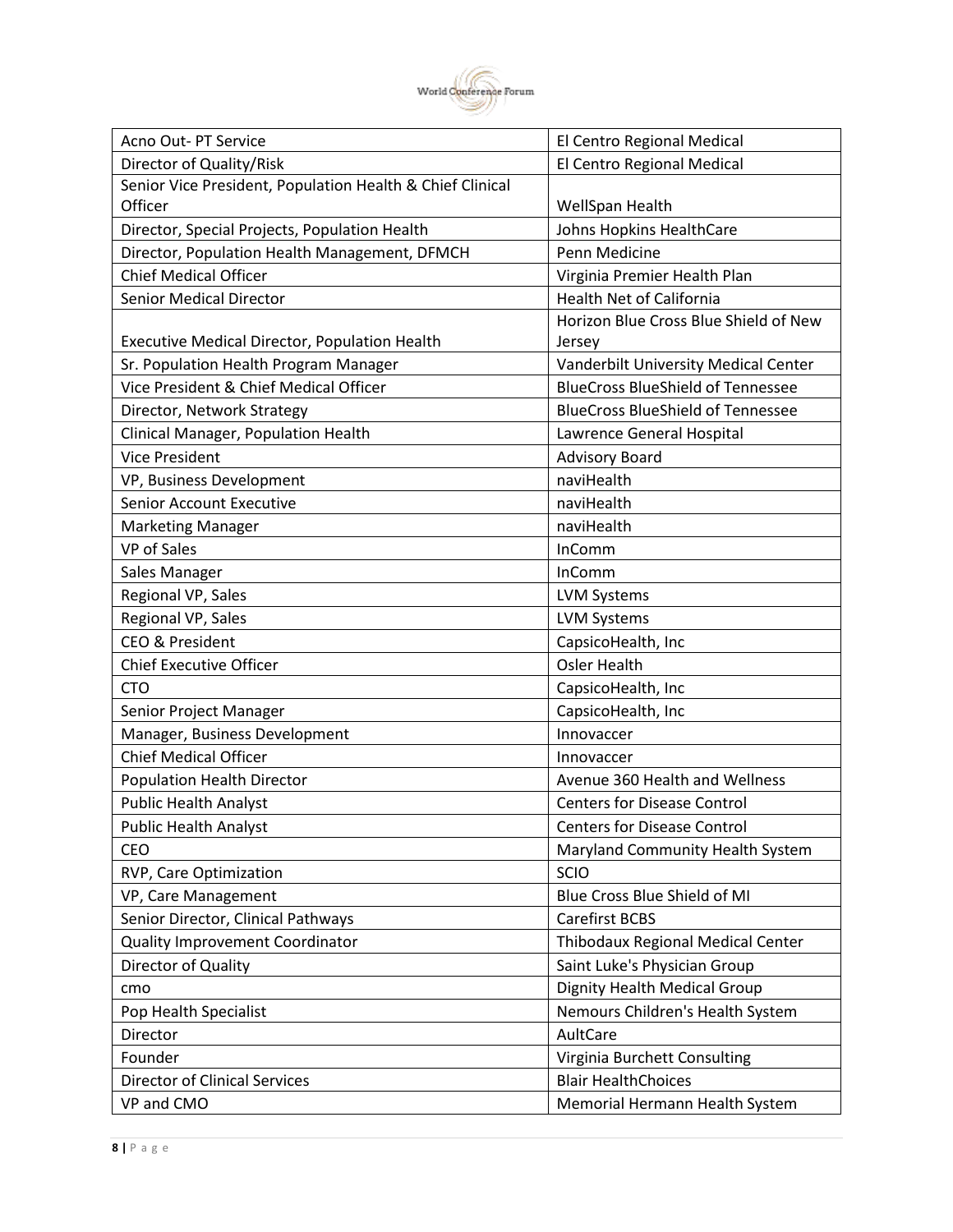

| Associate Director, HEOR                                   | Boehringer Ingelheim Pharmaceuticals      |
|------------------------------------------------------------|-------------------------------------------|
| Director, Population Health Management, DFMCH              | Penn Medicine                             |
| <b>Vice President</b>                                      | <b>HealthPlex Associates</b>              |
| Senior Vice President, Medical Affairs & Population Health | Lawrence General Hospital                 |
| SVP Quality & Performance Improvement                      | Lancaster General Health                  |
| <b>Account Executive</b>                                   | <b>Transcend Insights</b>                 |
| <b>Chief Medical Informatics Officer</b>                   | Telemetrix-RPM                            |
| VP, Payor Relations & Contracting                          | Mercy                                     |
| VP & CMO                                                   | <b>Baptist Physician Partners</b>         |
| Manager, Medical Information                               | Janssen Scientific Affairs                |
| VP of Health Plans                                         | <b>Medtronic Care Management Services</b> |
| Director of Quality                                        | <b>Gulf South Quality Network</b>         |
| <b>Practice Administrator</b>                              | <b>Boston Childrens Hospital</b>          |
| Clinical Program Coordinator                               | St. Luke's Health System                  |
| VP, Sales                                                  | Optum                                     |
| Founder & CEO                                              | <b>GSI Health</b>                         |
| VP, Sales                                                  | <b>GSI Health</b>                         |
| <b>Associate Director</b>                                  | Novo Nordisk                              |
| Senior VP, Growth & Commercialization                      | <b>GSI Health</b>                         |
| <b>Medical Director</b>                                    | <b>Marshall Medical Center</b>            |
| Co-Founder                                                 | <b>Cipher Health</b>                      |
| <b>CMO</b>                                                 | Sentara Health Plan                       |
| <b>Associate Director</b>                                  | Jackson Health System                     |
| <b>Executive Director</b>                                  | <b>Blair HealthChoices</b>                |
| Director, Government Clinical Programs                     | <b>Blue Cross Blue Shield Tennessee</b>   |
| Chief Clinical Administrative Officer                      | <b>UPMC Health Plan</b>                   |
| <b>Engagement Manager</b>                                  | <b>Transcend Insights</b>                 |
|                                                            | AmeriHealth Caritas Family of             |
| Analyst                                                    | Companies                                 |
|                                                            | Bon Secours St. Francis Health System     |
| <b>SVP</b>                                                 | <b>Wheeler Clinic</b>                     |
| <b>Product Manager</b>                                     | <b>Cipher Health</b>                      |
| <b>Evaluation &amp; Research Scientist</b>                 | Nemours Children's Health System          |
| associate director health economics and outcomes research  | <b>BIPI</b>                               |
|                                                            | AmeriHealth Caritas District of           |
| cm <sub>0</sub>                                            | Columbia                                  |
| Director                                                   | <b>Marshall Medical Center</b>            |
| Executive Medical Director, Population Health              | Horizon Blue                              |
| VP, Strategic Solutions                                    | Cipher Health                             |
| Manager                                                    | Blue Cross Blue Shield of Michigan        |
| Chief, Division of Surgical Oncology                       | University of Michigan Health System      |
| Chief Medical Officer, Government Programs                 | <b>Health Care Service Corporation</b>    |
| Sr. Sales Exec                                             | <b>Medtronic Care Management Services</b> |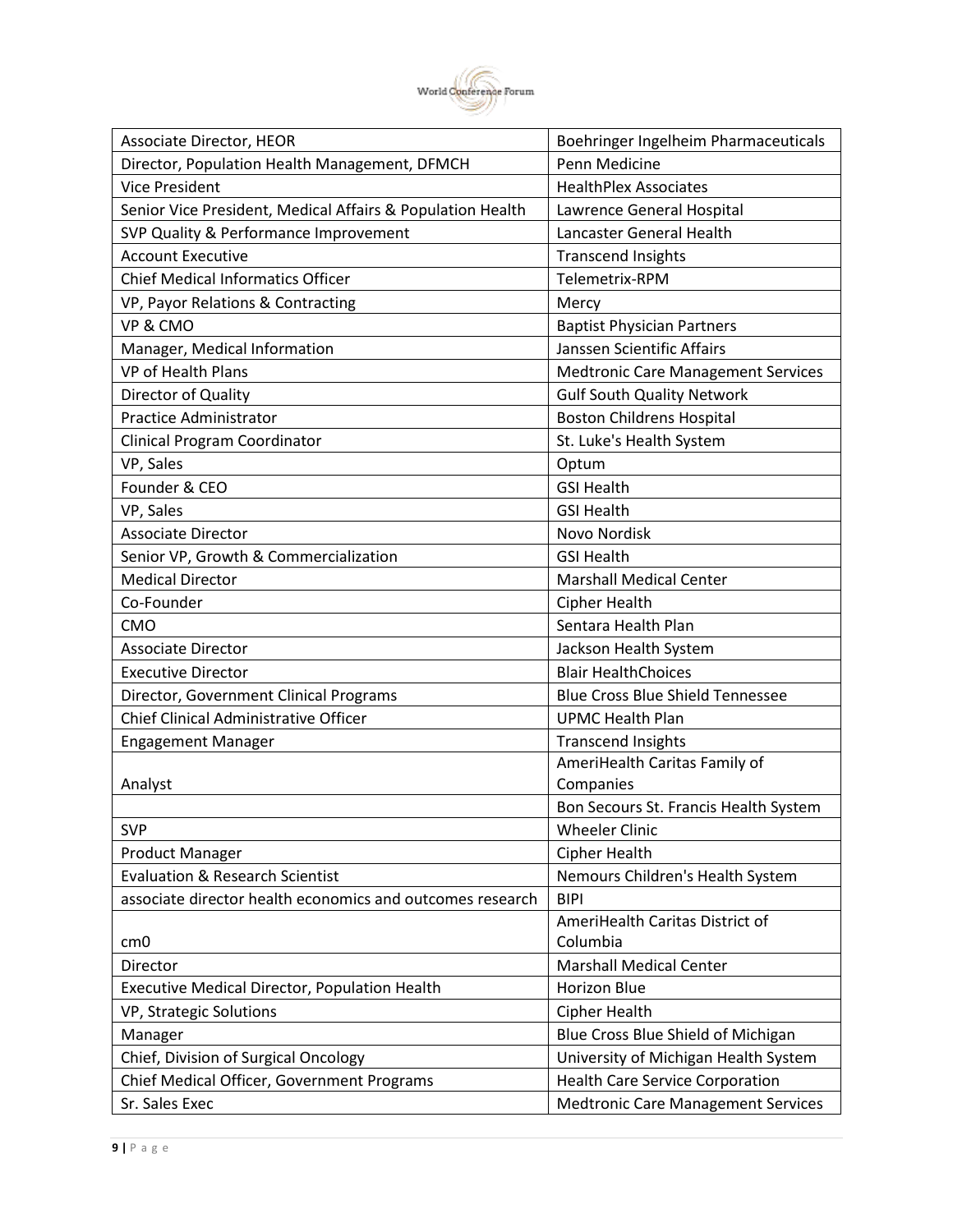

|                                                             | Blue Cross Blue Shield of                    |
|-------------------------------------------------------------|----------------------------------------------|
| President                                                   | <b>Massachusetts Foundation</b>              |
| Vice President, Clinical Transformation & Population Health | <b>Catholic Health Services</b>              |
| <b>Operations Manager</b>                                   | Inspira Health Network                       |
| Assistant Vice President, Population Health & Clinical      |                                              |
| Integration                                                 | WellStar Health System                       |
| Manager, Care coordination                                  | OhioHealth                                   |
| VP, Payer Strategy                                          | Cipher Health                                |
| <b>Chief Operating Officer</b>                              | <b>Wheeler Clinic</b>                        |
| Assistant Director, Post-Acute Programs                     | Tampa General Hospital                       |
| <b>Senior Medical Director</b>                              | AmeriHealth New Jersey                       |
| Director of Population Health - Mid Atlantic                | dbMotion                                     |
| Network Mgmt & Payment Innovation                           | Optum                                        |
| SVP, Sales                                                  | SCIO                                         |
| RVP, Sales                                                  | Lightbeam Health Solutions                   |
| Vice President Sales, Optum Connect                         | Optum                                        |
| SVP, Business Development                                   | <b>StoneGate Senior Living</b>               |
| <b>Medical Director</b>                                     | Aetna                                        |
|                                                             | Southern Illinois University School of       |
| Executive Director, TeleHealth & Clinical Outreach          | Medicine                                     |
| Medical Director, Population Health Management              | <b>BCBS Oklahoma</b>                         |
|                                                             | Central Logic                                |
| <b>Medical Management</b>                                   | <b>US Army Medical Command</b>               |
| CNO/Executive Director Poopulation Health Management        | <b>Tahoe Forest Hospital</b>                 |
| Area Director                                               | ResMed                                       |
| RN MN ACM Director Population Health Case Management        | <b>Confluence Health</b>                     |
| Associate Chief Medical Officer, Innovation                 | Northwestern Memorial Hospital               |
| Manager of Managed Care                                     | <b>Floyd Medical Center</b>                  |
| <b>Chief Nursing Officer</b>                                | P3 Health Group                              |
| Scientific Accounts Associate Director, Managed             |                                              |
| Markets/HECOR                                               | Astellas Pharma Inc                          |
| <b>Sales Account Executive</b>                              | Experian                                     |
| Medical Director, Advanced Illness Management & Bundled     |                                              |
| Payments                                                    | Norwell Health                               |
| Associate Managing Director, Clinical Informatics, Digital  | <b>Texas Tech University Health Sciences</b> |
| Health                                                      | Center El Paso                               |
| <b>Product Manager</b>                                      | CipherHealth                                 |
| National Director, Population Health Account Management     | <b>Catholic Health Initiatives</b>           |
| Senior Director, Healthcare Product Development &           |                                              |
| Payment Innovation                                          | <b>Cleveland Clinic</b>                      |
| Asst. Dir for Population Health                             | United Health Services Hospital              |
| <b>Client Success Manager</b>                               | Experian                                     |
| <b>Verification Specialist</b>                              | CenCal Health                                |
| Director, Penn Center for Community Health Workers          | Penn Medicine                                |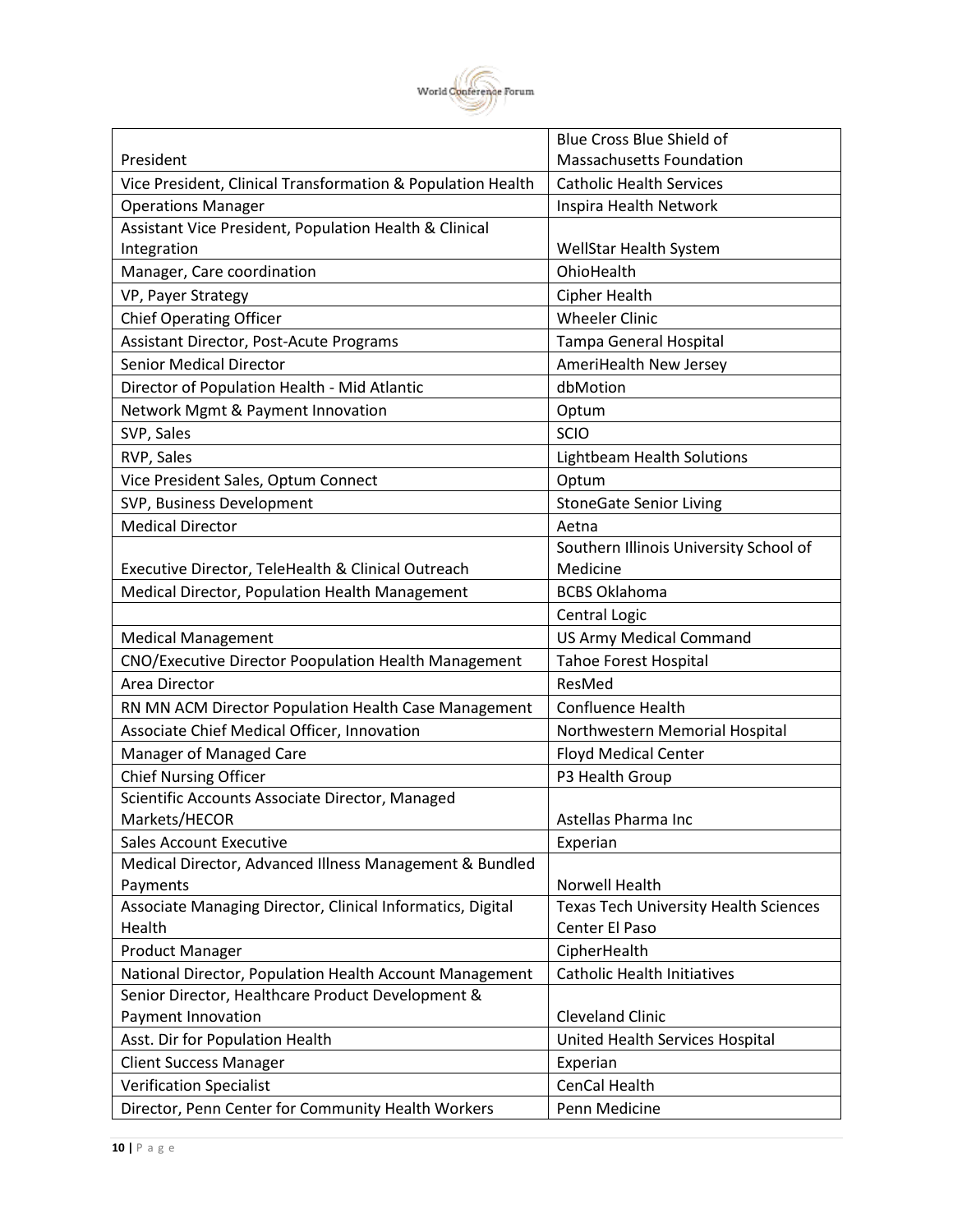

| RN Health Educator                                       | University of Michigan                 |
|----------------------------------------------------------|----------------------------------------|
| Manager of Population Health                             | <b>Floyd Medical Center</b>            |
| <b>Nurse Navigator</b>                                   | <b>Connect Care 3</b>                  |
| Senior Manager                                           | PwC Health Research Institute          |
| <b>Vice President</b>                                    | Medecision                             |
| Dir of Population Health                                 | <b>Floyd Medical Center</b>            |
| <b>Managing Director</b>                                 | <b>VeraCare Health Services</b>        |
| <b>Assistant Vice President</b>                          | <b>NYU Lutheran</b>                    |
| Vice President, Chief Medical Information Officer &      | Children's National Health System      |
| Vice President of Pharmacy and Population Health         | <b>Citrus Valley Health Partners</b>   |
| <b>Population Health Nurse Consultant</b>                | <b>US Army Medical Command</b>         |
| <b>Senior Vice President</b>                             | Medecision                             |
| Vice President, Population Health & Clinical Quality     | <b>Meridian Healthcare</b>             |
| Managing Director of Healthcare Services                 | Deloitte                               |
| <b>Executive Director</b>                                | <b>Ontario Medical Association</b>     |
| Associate Medical Director, Population Health Management | <b>Partners Healthcare</b>             |
| <b>Network Marketing</b>                                 | <b>Ripley &amp; Associates</b>         |
| Senior Medical Director, South Carolina Market           | <b>Wellcare Health Plan</b>            |
| <b>Chief Clinical Integration Medical Officer</b>        | Mid Michigan Health                    |
| <b>Chief Medical Officer</b>                             | The Children's Institute of Pittsburgh |
| Senior Medical Director, Clinical Transformation         | Aetna                                  |
| <b>Resource Specialist</b>                               | <b>Marshall Medical Center</b>         |
| Physician Strategist                                     | Deloitte                               |
| Chief Clinical Administrative Officer                    | <b>UPMC Health Plan</b>                |
| Senior Manager, IDN                                      | Teva                                   |
| Consultant                                               | <b>Cerner Corporation</b>              |
| <b>Resource Specialist</b>                               | <b>Marshall Medical Center</b>         |
| <b>Director of Ambulatory Services</b>                   | United Regional Health Care System     |
| President, Texas Health Population Health, Education &   |                                        |
| <b>Innovation Center</b>                                 | <b>Texas health Resources</b>          |
| Physician Advisor                                        | Memorial Hermann Hospital              |
| Director of Quality and Outcomes                         | <b>Regional HealthPlus</b>             |
| Dir of National Business Dev.                            | <b>Resources for Human Development</b> |
| <b>Marketing Services Manager</b>                        | Medecision                             |
| Clinical Director, Population Health                     | Bon Secours Health System              |
|                                                          | Carson Tahoe Physician Hospital        |
| Director                                                 | Organization                           |
| <b>RN</b>                                                | <b>Marshall Medical Center</b>         |
| Program Manager                                          | Henry Ford Health System               |
|                                                          | UVMHN at Elizabethtown Community       |
| Director of Quality                                      | Hospital                               |
| MD                                                       | <b>Ripley &amp; Associates</b>         |
| VP/Chief Quality Officer                                 | United Health Services Hospital        |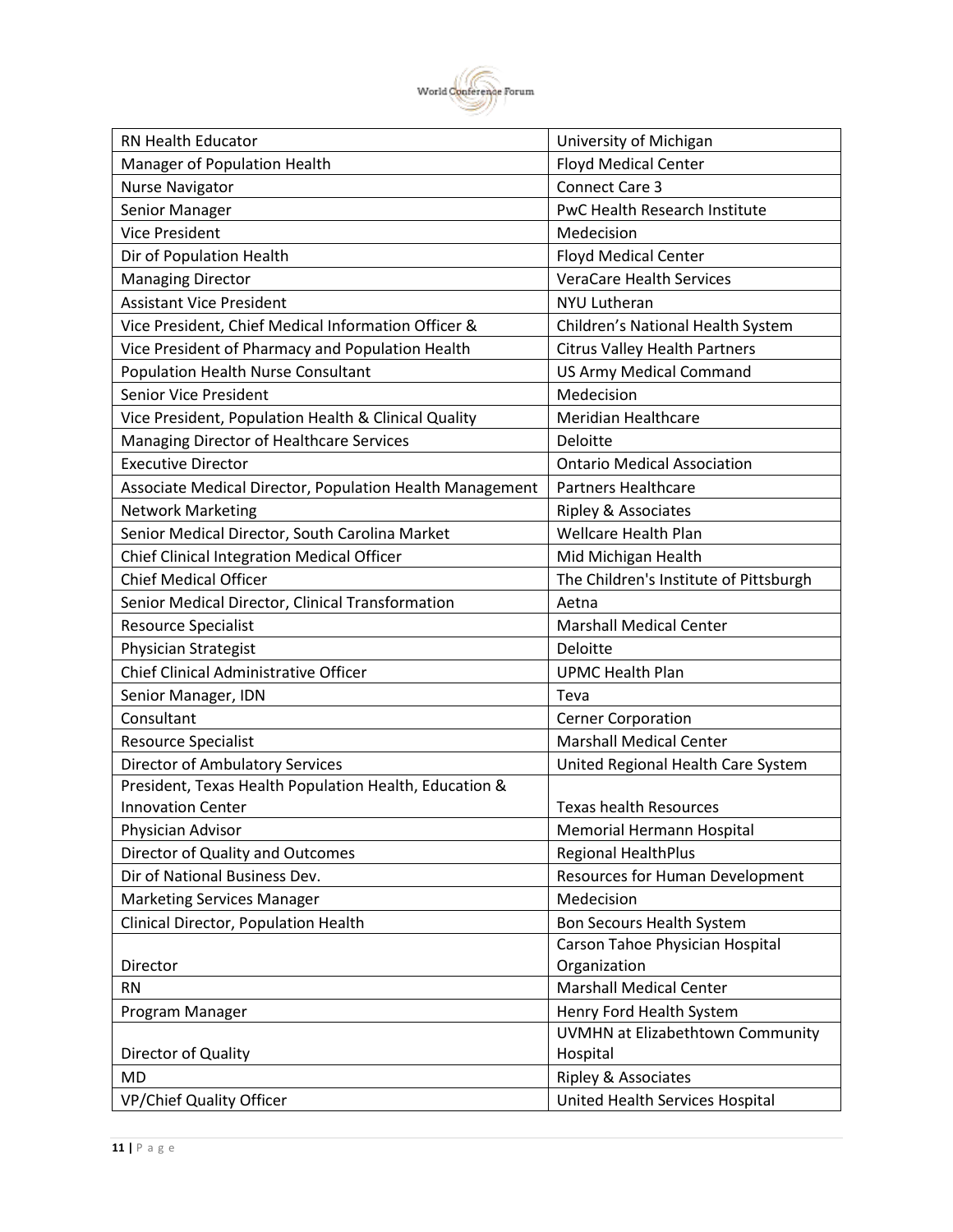

| <b>Account Manager</b>                            | CipherHealth                                 |
|---------------------------------------------------|----------------------------------------------|
| <b>Medical Director</b>                           | Community First Health Plans Inc.            |
|                                                   | Health District of Northern Larimer          |
| <b>Population Health Analyst</b>                  | County                                       |
|                                                   | <b>Texas Tech University Health Sciences</b> |
| Director                                          | Center El Paso                               |
|                                                   | UnitedHealthcare Community Plan of           |
| VP Population Health and Clinical Excellence      | ΤN                                           |
| MD, MBA, PhD                                      | Clinica Las Condes                           |
| Health System Director for Care Management        | Bon Secours Health System Inc.               |
|                                                   | Central Logic                                |
| VP - Home & Community Services                    | <b>LSSI</b>                                  |
|                                                   | Chickasaw Nation Department of               |
| Under Secretary of Operations, Hospital & Clinics | Health                                       |
|                                                   | <b>Healthcare Management</b>                 |
| C <sub>O</sub> O                                  | Administrators, Inc.                         |
| Director of Quality                               | North Oaks Physician Group                   |
| Sr. Vice President, Operations                    | Benecon                                      |
| Manager, Episodes of Care                         | <b>Horizon Blue</b>                          |
|                                                   | UVMHN at Elizabethtown Community             |
| Asst. Clinical Manager                            | Hospital                                     |
| <b>Sales Account Executive</b>                    | Experian                                     |
| LVN                                               | <b>Marshall Medical Center</b>               |
| Principal                                         | Point B                                      |
| Chief Medical Officer, Wisconsin                  | Molina Healthcare                            |
|                                                   | Central Logic                                |
| <b>Managing Director</b>                          | <b>KPMG</b>                                  |
| <b>Assistant Professor</b>                        | University of Hail                           |
| Director of Marketing                             | Agile Health                                 |
| Director                                          | Tampa General Hospital                       |
| Chief Executive Officer, Florida                  | Magellan Complete Care                       |
| Chief Admin Officer                               | <b>Flagler Hospital</b>                      |
|                                                   | First Coast Health Alliance/Flagler          |
| President                                         | Hospital                                     |
| VP of Operations                                  | University of Louisville Physicians          |
| <b>Pharmacy Manager</b>                           | CareOregon                                   |
| Senior Director, Lean Operations                  | St. Rose Dominican Hospital                  |
| Manager, Managed Care                             | <b>Floyd Medical Center</b>                  |
| <b>SVP for Health Sciences</b>                    | Rowan University                             |
| Senior Product Manager                            | <b>NRECA</b>                                 |
| Director PCMH                                     | AultCare                                     |
| Director                                          | <b>KPMG</b>                                  |
| Director of Sales                                 | <b>Health Language</b>                       |
| Senior Vice President                             | <b>BehaviorMatrix</b>                        |
|                                                   |                                              |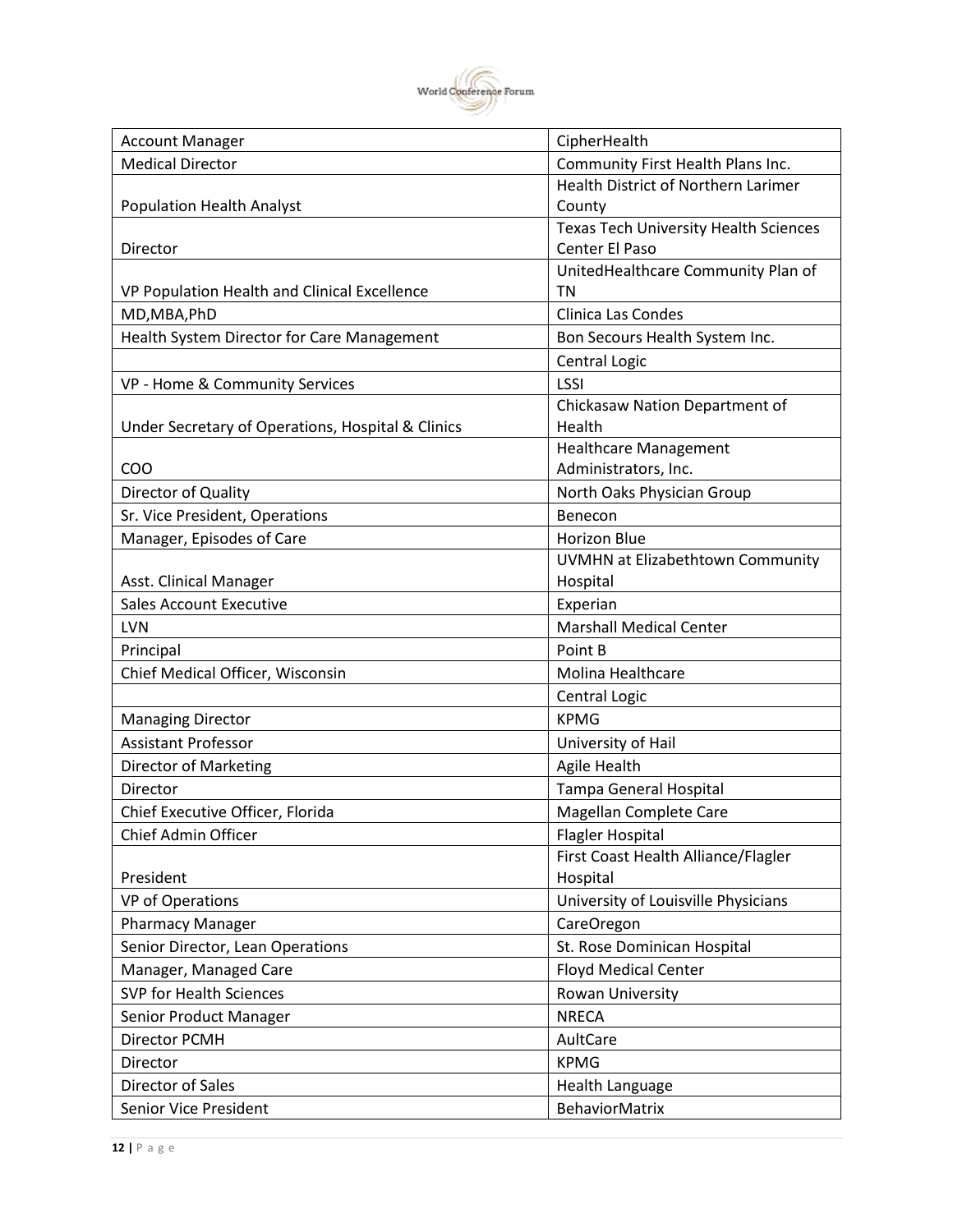

| Sr. Director, Clinical Implementation             | <b>Evolent Health</b>                   |
|---------------------------------------------------|-----------------------------------------|
| <b>RN</b>                                         | CareSource                              |
| Manager of Care Mgmt                              | Florida Hospital Healthcare System      |
| <b>Admin Director</b>                             | <b>Care Delivery Alliance</b>           |
| CMO/CTO                                           | <b>Baton Rouge Medical Center</b>       |
| Dir of Product Development                        | Gilsbar                                 |
| Founder & COO                                     | Healthify                               |
| Manager, General Internal Medicine                | Lahey Medical Center                    |
| <b>Medical Director for Geriatrics</b>            | <b>Tufts Health Plan</b>                |
| <b>Chief Medical Officer</b>                      | Teladoc                                 |
| <b>AVP Health Plan Markets</b>                    | Teladoc                                 |
| Director                                          | <b>Lexis Nexis</b>                      |
| <b>Transitional Care Manager</b>                  | Tampa General Hospital                  |
| Dir of Operations                                 | <b>Gateway Medical Associates</b>       |
| <b>AVP Provider Markets</b>                       | Teladoc                                 |
| <b>Exec Director</b>                              | <b>Flagler Hospital</b>                 |
| Clinical Projects Coordinator                     | St. Rose Dominican Hospital             |
| <b>VP</b>                                         | <b>Health Catalyst</b>                  |
| Director                                          | Harlem Hospital Center                  |
| <b>Compliance Auditor</b>                         | <b>DTS Group</b>                        |
| Manager                                           | Lehigh Valley Health Network            |
| <b>Social Services</b>                            | <b>Fayette County Memorial Hospital</b> |
| Director of Care Management and Population Health |                                         |
| Integration                                       | Johns Hopkins HealthCare LLC            |
| Sr. Clinical Medical Director                     | UnitedHealthcare                        |
| <b>Medical Director</b>                           | <b>BCBS Illinois</b>                    |
| <b>Population Health Director</b>                 | <b>Floyd Medical Center</b>             |
| Director                                          | Gilsbar                                 |
| Project Manager                                   | <b>Pinnacol Assurance</b>               |
| <b>Chief Executive Officer</b>                    | <b>GSI Health</b>                       |
| <b>Medical Director Population Health</b>         | Mount Sinai Health Partners             |
| <b>AVP Health Plan Markets</b>                    | Teladoc                                 |
| Vice President, Strategic Business Development    | <b>GSI Health</b>                       |
| <b>Medical Director</b>                           | Crozer Keystone Health Network          |
| SVP, Population Health Management                 | Vanderbilt University Medical Center    |
| CMO                                               | Landmark health                         |
| <b>Pharmacy Manager</b>                           | CareOregon                              |
| Director                                          | Hospitala Albert Einstein               |
|                                                   | First Coast Health Alliance/Flagler     |
| <b>Chief Medical Officer</b>                      | Hospital                                |
| Chief Value Officer                               | <b>Premier Health</b>                   |
| <b>VP Health Services</b>                         | CareSource                              |
| Director, Population Health Mgmt                  | <b>Group Health Cooperative</b>         |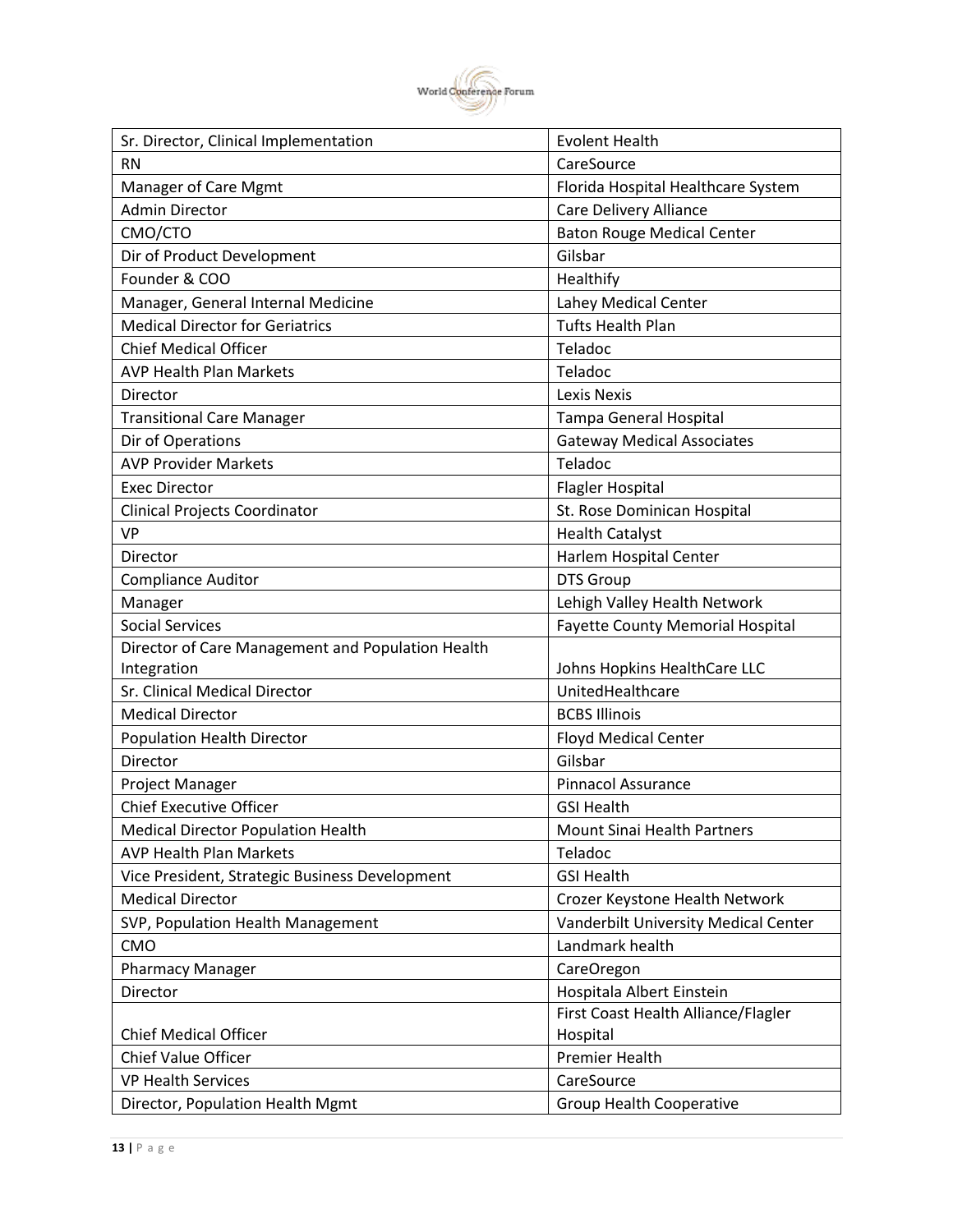

| Pomerene Hospital<br><b>Wellness Coordinator</b><br><b>Associate medical Director</b><br>Mayo Clinic<br>Professor & Director<br>Medical College of Wisconsin<br><b>Senior Sales Exec</b><br><b>AxisPoint Health</b><br>Vice President and Chief Medical Officer<br><b>Blue Care Tennessee</b><br>VP, CMO<br><b>CDPHP</b><br><b>MD</b><br>University of Virginia Pediatrics<br>President<br><b>Texas Health Resources</b><br><b>AmeriHealth Caritas</b><br><b>CMO</b><br><b>Account Supervisor</b><br>Managed Care Strategic Solutions<br><b>SVP</b><br><b>US HealthWorks</b><br><b>Senior Medical Director</b><br><b>UPMC Health Plan</b><br>Montefiore<br>Vice President, Community & Population Health<br><b>Population Health Director</b><br>Janssen Scientific Affairs<br>Horizon Blue Cross Blue Shield of New<br>Senior Medical Director/Pilot Lead<br>Jersey<br><b>VP Business Development</b><br>CareMore<br><b>Medical director</b><br><b>Partners Healthcare</b><br>Director, Care Coordination<br>Sarah Bush Lincoln<br><b>Pharmacy Manager</b><br>CareOregon<br><b>CNP</b><br><b>Fayette County Memorial Hospital</b><br>Director of Research<br>ProCare Systems<br>Director, Care Management<br>CareSource<br>Professor, Internal Medicine<br>Vanderbilt University Medical Center<br>Senior Physician Advisor, Population Health<br>Christiana Care<br>Director<br>Hospitala Albert Einstein<br><b>BCBS of Western NY</b><br>SVP, CMO<br>Chief Strategy Officer<br>Alana Healthcare<br>Administrator<br>McLeod Regional Medical Center<br>CareSource<br>Director, Health Outcomes<br>Dir of Service Quality<br>Christie Clinic<br>Co-Founder<br>Cipher Health<br><b>VP</b><br><b>Health Catalyst</b><br><b>KPMG</b><br><b>Managing Director</b><br>Dir of Care Management<br>Florida Hospital Healthcare System<br>Dir of Population Health Management<br><b>Pinnacol Assurance</b><br><b>Medical Director</b><br>Florida Hospital Healthcare System<br><b>SVP Business Integration</b><br>CareSource<br>Orlando Health<br>Medical Director of Population Health Management | <b>VP</b> of Sales | Cipher Health                |
|--------------------------------------------------------------------------------------------------------------------------------------------------------------------------------------------------------------------------------------------------------------------------------------------------------------------------------------------------------------------------------------------------------------------------------------------------------------------------------------------------------------------------------------------------------------------------------------------------------------------------------------------------------------------------------------------------------------------------------------------------------------------------------------------------------------------------------------------------------------------------------------------------------------------------------------------------------------------------------------------------------------------------------------------------------------------------------------------------------------------------------------------------------------------------------------------------------------------------------------------------------------------------------------------------------------------------------------------------------------------------------------------------------------------------------------------------------------------------------------------------------------------------------------------------------------------------------------------------------------------------------------------------------------------------------------------------------------------------------------------------------------------------------------------------------------------------------------------------------------------------------------------------------------------------------------------------------------------------------------------------------------------------------------------------------------------------------------------|--------------------|------------------------------|
|                                                                                                                                                                                                                                                                                                                                                                                                                                                                                                                                                                                                                                                                                                                                                                                                                                                                                                                                                                                                                                                                                                                                                                                                                                                                                                                                                                                                                                                                                                                                                                                                                                                                                                                                                                                                                                                                                                                                                                                                                                                                                            |                    |                              |
|                                                                                                                                                                                                                                                                                                                                                                                                                                                                                                                                                                                                                                                                                                                                                                                                                                                                                                                                                                                                                                                                                                                                                                                                                                                                                                                                                                                                                                                                                                                                                                                                                                                                                                                                                                                                                                                                                                                                                                                                                                                                                            |                    |                              |
|                                                                                                                                                                                                                                                                                                                                                                                                                                                                                                                                                                                                                                                                                                                                                                                                                                                                                                                                                                                                                                                                                                                                                                                                                                                                                                                                                                                                                                                                                                                                                                                                                                                                                                                                                                                                                                                                                                                                                                                                                                                                                            |                    |                              |
|                                                                                                                                                                                                                                                                                                                                                                                                                                                                                                                                                                                                                                                                                                                                                                                                                                                                                                                                                                                                                                                                                                                                                                                                                                                                                                                                                                                                                                                                                                                                                                                                                                                                                                                                                                                                                                                                                                                                                                                                                                                                                            |                    |                              |
|                                                                                                                                                                                                                                                                                                                                                                                                                                                                                                                                                                                                                                                                                                                                                                                                                                                                                                                                                                                                                                                                                                                                                                                                                                                                                                                                                                                                                                                                                                                                                                                                                                                                                                                                                                                                                                                                                                                                                                                                                                                                                            |                    |                              |
|                                                                                                                                                                                                                                                                                                                                                                                                                                                                                                                                                                                                                                                                                                                                                                                                                                                                                                                                                                                                                                                                                                                                                                                                                                                                                                                                                                                                                                                                                                                                                                                                                                                                                                                                                                                                                                                                                                                                                                                                                                                                                            |                    |                              |
|                                                                                                                                                                                                                                                                                                                                                                                                                                                                                                                                                                                                                                                                                                                                                                                                                                                                                                                                                                                                                                                                                                                                                                                                                                                                                                                                                                                                                                                                                                                                                                                                                                                                                                                                                                                                                                                                                                                                                                                                                                                                                            |                    |                              |
|                                                                                                                                                                                                                                                                                                                                                                                                                                                                                                                                                                                                                                                                                                                                                                                                                                                                                                                                                                                                                                                                                                                                                                                                                                                                                                                                                                                                                                                                                                                                                                                                                                                                                                                                                                                                                                                                                                                                                                                                                                                                                            |                    |                              |
|                                                                                                                                                                                                                                                                                                                                                                                                                                                                                                                                                                                                                                                                                                                                                                                                                                                                                                                                                                                                                                                                                                                                                                                                                                                                                                                                                                                                                                                                                                                                                                                                                                                                                                                                                                                                                                                                                                                                                                                                                                                                                            |                    |                              |
|                                                                                                                                                                                                                                                                                                                                                                                                                                                                                                                                                                                                                                                                                                                                                                                                                                                                                                                                                                                                                                                                                                                                                                                                                                                                                                                                                                                                                                                                                                                                                                                                                                                                                                                                                                                                                                                                                                                                                                                                                                                                                            |                    |                              |
|                                                                                                                                                                                                                                                                                                                                                                                                                                                                                                                                                                                                                                                                                                                                                                                                                                                                                                                                                                                                                                                                                                                                                                                                                                                                                                                                                                                                                                                                                                                                                                                                                                                                                                                                                                                                                                                                                                                                                                                                                                                                                            |                    |                              |
|                                                                                                                                                                                                                                                                                                                                                                                                                                                                                                                                                                                                                                                                                                                                                                                                                                                                                                                                                                                                                                                                                                                                                                                                                                                                                                                                                                                                                                                                                                                                                                                                                                                                                                                                                                                                                                                                                                                                                                                                                                                                                            |                    |                              |
|                                                                                                                                                                                                                                                                                                                                                                                                                                                                                                                                                                                                                                                                                                                                                                                                                                                                                                                                                                                                                                                                                                                                                                                                                                                                                                                                                                                                                                                                                                                                                                                                                                                                                                                                                                                                                                                                                                                                                                                                                                                                                            |                    |                              |
|                                                                                                                                                                                                                                                                                                                                                                                                                                                                                                                                                                                                                                                                                                                                                                                                                                                                                                                                                                                                                                                                                                                                                                                                                                                                                                                                                                                                                                                                                                                                                                                                                                                                                                                                                                                                                                                                                                                                                                                                                                                                                            |                    |                              |
|                                                                                                                                                                                                                                                                                                                                                                                                                                                                                                                                                                                                                                                                                                                                                                                                                                                                                                                                                                                                                                                                                                                                                                                                                                                                                                                                                                                                                                                                                                                                                                                                                                                                                                                                                                                                                                                                                                                                                                                                                                                                                            |                    |                              |
|                                                                                                                                                                                                                                                                                                                                                                                                                                                                                                                                                                                                                                                                                                                                                                                                                                                                                                                                                                                                                                                                                                                                                                                                                                                                                                                                                                                                                                                                                                                                                                                                                                                                                                                                                                                                                                                                                                                                                                                                                                                                                            |                    |                              |
|                                                                                                                                                                                                                                                                                                                                                                                                                                                                                                                                                                                                                                                                                                                                                                                                                                                                                                                                                                                                                                                                                                                                                                                                                                                                                                                                                                                                                                                                                                                                                                                                                                                                                                                                                                                                                                                                                                                                                                                                                                                                                            |                    |                              |
|                                                                                                                                                                                                                                                                                                                                                                                                                                                                                                                                                                                                                                                                                                                                                                                                                                                                                                                                                                                                                                                                                                                                                                                                                                                                                                                                                                                                                                                                                                                                                                                                                                                                                                                                                                                                                                                                                                                                                                                                                                                                                            |                    |                              |
|                                                                                                                                                                                                                                                                                                                                                                                                                                                                                                                                                                                                                                                                                                                                                                                                                                                                                                                                                                                                                                                                                                                                                                                                                                                                                                                                                                                                                                                                                                                                                                                                                                                                                                                                                                                                                                                                                                                                                                                                                                                                                            |                    |                              |
|                                                                                                                                                                                                                                                                                                                                                                                                                                                                                                                                                                                                                                                                                                                                                                                                                                                                                                                                                                                                                                                                                                                                                                                                                                                                                                                                                                                                                                                                                                                                                                                                                                                                                                                                                                                                                                                                                                                                                                                                                                                                                            |                    |                              |
|                                                                                                                                                                                                                                                                                                                                                                                                                                                                                                                                                                                                                                                                                                                                                                                                                                                                                                                                                                                                                                                                                                                                                                                                                                                                                                                                                                                                                                                                                                                                                                                                                                                                                                                                                                                                                                                                                                                                                                                                                                                                                            |                    |                              |
|                                                                                                                                                                                                                                                                                                                                                                                                                                                                                                                                                                                                                                                                                                                                                                                                                                                                                                                                                                                                                                                                                                                                                                                                                                                                                                                                                                                                                                                                                                                                                                                                                                                                                                                                                                                                                                                                                                                                                                                                                                                                                            |                    |                              |
|                                                                                                                                                                                                                                                                                                                                                                                                                                                                                                                                                                                                                                                                                                                                                                                                                                                                                                                                                                                                                                                                                                                                                                                                                                                                                                                                                                                                                                                                                                                                                                                                                                                                                                                                                                                                                                                                                                                                                                                                                                                                                            |                    |                              |
|                                                                                                                                                                                                                                                                                                                                                                                                                                                                                                                                                                                                                                                                                                                                                                                                                                                                                                                                                                                                                                                                                                                                                                                                                                                                                                                                                                                                                                                                                                                                                                                                                                                                                                                                                                                                                                                                                                                                                                                                                                                                                            |                    |                              |
|                                                                                                                                                                                                                                                                                                                                                                                                                                                                                                                                                                                                                                                                                                                                                                                                                                                                                                                                                                                                                                                                                                                                                                                                                                                                                                                                                                                                                                                                                                                                                                                                                                                                                                                                                                                                                                                                                                                                                                                                                                                                                            |                    |                              |
|                                                                                                                                                                                                                                                                                                                                                                                                                                                                                                                                                                                                                                                                                                                                                                                                                                                                                                                                                                                                                                                                                                                                                                                                                                                                                                                                                                                                                                                                                                                                                                                                                                                                                                                                                                                                                                                                                                                                                                                                                                                                                            |                    |                              |
|                                                                                                                                                                                                                                                                                                                                                                                                                                                                                                                                                                                                                                                                                                                                                                                                                                                                                                                                                                                                                                                                                                                                                                                                                                                                                                                                                                                                                                                                                                                                                                                                                                                                                                                                                                                                                                                                                                                                                                                                                                                                                            |                    |                              |
|                                                                                                                                                                                                                                                                                                                                                                                                                                                                                                                                                                                                                                                                                                                                                                                                                                                                                                                                                                                                                                                                                                                                                                                                                                                                                                                                                                                                                                                                                                                                                                                                                                                                                                                                                                                                                                                                                                                                                                                                                                                                                            |                    |                              |
|                                                                                                                                                                                                                                                                                                                                                                                                                                                                                                                                                                                                                                                                                                                                                                                                                                                                                                                                                                                                                                                                                                                                                                                                                                                                                                                                                                                                                                                                                                                                                                                                                                                                                                                                                                                                                                                                                                                                                                                                                                                                                            |                    |                              |
|                                                                                                                                                                                                                                                                                                                                                                                                                                                                                                                                                                                                                                                                                                                                                                                                                                                                                                                                                                                                                                                                                                                                                                                                                                                                                                                                                                                                                                                                                                                                                                                                                                                                                                                                                                                                                                                                                                                                                                                                                                                                                            |                    |                              |
|                                                                                                                                                                                                                                                                                                                                                                                                                                                                                                                                                                                                                                                                                                                                                                                                                                                                                                                                                                                                                                                                                                                                                                                                                                                                                                                                                                                                                                                                                                                                                                                                                                                                                                                                                                                                                                                                                                                                                                                                                                                                                            |                    |                              |
|                                                                                                                                                                                                                                                                                                                                                                                                                                                                                                                                                                                                                                                                                                                                                                                                                                                                                                                                                                                                                                                                                                                                                                                                                                                                                                                                                                                                                                                                                                                                                                                                                                                                                                                                                                                                                                                                                                                                                                                                                                                                                            |                    |                              |
|                                                                                                                                                                                                                                                                                                                                                                                                                                                                                                                                                                                                                                                                                                                                                                                                                                                                                                                                                                                                                                                                                                                                                                                                                                                                                                                                                                                                                                                                                                                                                                                                                                                                                                                                                                                                                                                                                                                                                                                                                                                                                            |                    |                              |
|                                                                                                                                                                                                                                                                                                                                                                                                                                                                                                                                                                                                                                                                                                                                                                                                                                                                                                                                                                                                                                                                                                                                                                                                                                                                                                                                                                                                                                                                                                                                                                                                                                                                                                                                                                                                                                                                                                                                                                                                                                                                                            |                    |                              |
|                                                                                                                                                                                                                                                                                                                                                                                                                                                                                                                                                                                                                                                                                                                                                                                                                                                                                                                                                                                                                                                                                                                                                                                                                                                                                                                                                                                                                                                                                                                                                                                                                                                                                                                                                                                                                                                                                                                                                                                                                                                                                            |                    |                              |
|                                                                                                                                                                                                                                                                                                                                                                                                                                                                                                                                                                                                                                                                                                                                                                                                                                                                                                                                                                                                                                                                                                                                                                                                                                                                                                                                                                                                                                                                                                                                                                                                                                                                                                                                                                                                                                                                                                                                                                                                                                                                                            |                    |                              |
|                                                                                                                                                                                                                                                                                                                                                                                                                                                                                                                                                                                                                                                                                                                                                                                                                                                                                                                                                                                                                                                                                                                                                                                                                                                                                                                                                                                                                                                                                                                                                                                                                                                                                                                                                                                                                                                                                                                                                                                                                                                                                            |                    |                              |
|                                                                                                                                                                                                                                                                                                                                                                                                                                                                                                                                                                                                                                                                                                                                                                                                                                                                                                                                                                                                                                                                                                                                                                                                                                                                                                                                                                                                                                                                                                                                                                                                                                                                                                                                                                                                                                                                                                                                                                                                                                                                                            |                    |                              |
|                                                                                                                                                                                                                                                                                                                                                                                                                                                                                                                                                                                                                                                                                                                                                                                                                                                                                                                                                                                                                                                                                                                                                                                                                                                                                                                                                                                                                                                                                                                                                                                                                                                                                                                                                                                                                                                                                                                                                                                                                                                                                            |                    |                              |
|                                                                                                                                                                                                                                                                                                                                                                                                                                                                                                                                                                                                                                                                                                                                                                                                                                                                                                                                                                                                                                                                                                                                                                                                                                                                                                                                                                                                                                                                                                                                                                                                                                                                                                                                                                                                                                                                                                                                                                                                                                                                                            | Director           | Lehigh Valley Health Network |
| <b>Health Language</b><br>Director                                                                                                                                                                                                                                                                                                                                                                                                                                                                                                                                                                                                                                                                                                                                                                                                                                                                                                                                                                                                                                                                                                                                                                                                                                                                                                                                                                                                                                                                                                                                                                                                                                                                                                                                                                                                                                                                                                                                                                                                                                                         |                    |                              |
| VP of Trading Partner Solutions<br>Zirmed                                                                                                                                                                                                                                                                                                                                                                                                                                                                                                                                                                                                                                                                                                                                                                                                                                                                                                                                                                                                                                                                                                                                                                                                                                                                                                                                                                                                                                                                                                                                                                                                                                                                                                                                                                                                                                                                                                                                                                                                                                                  |                    |                              |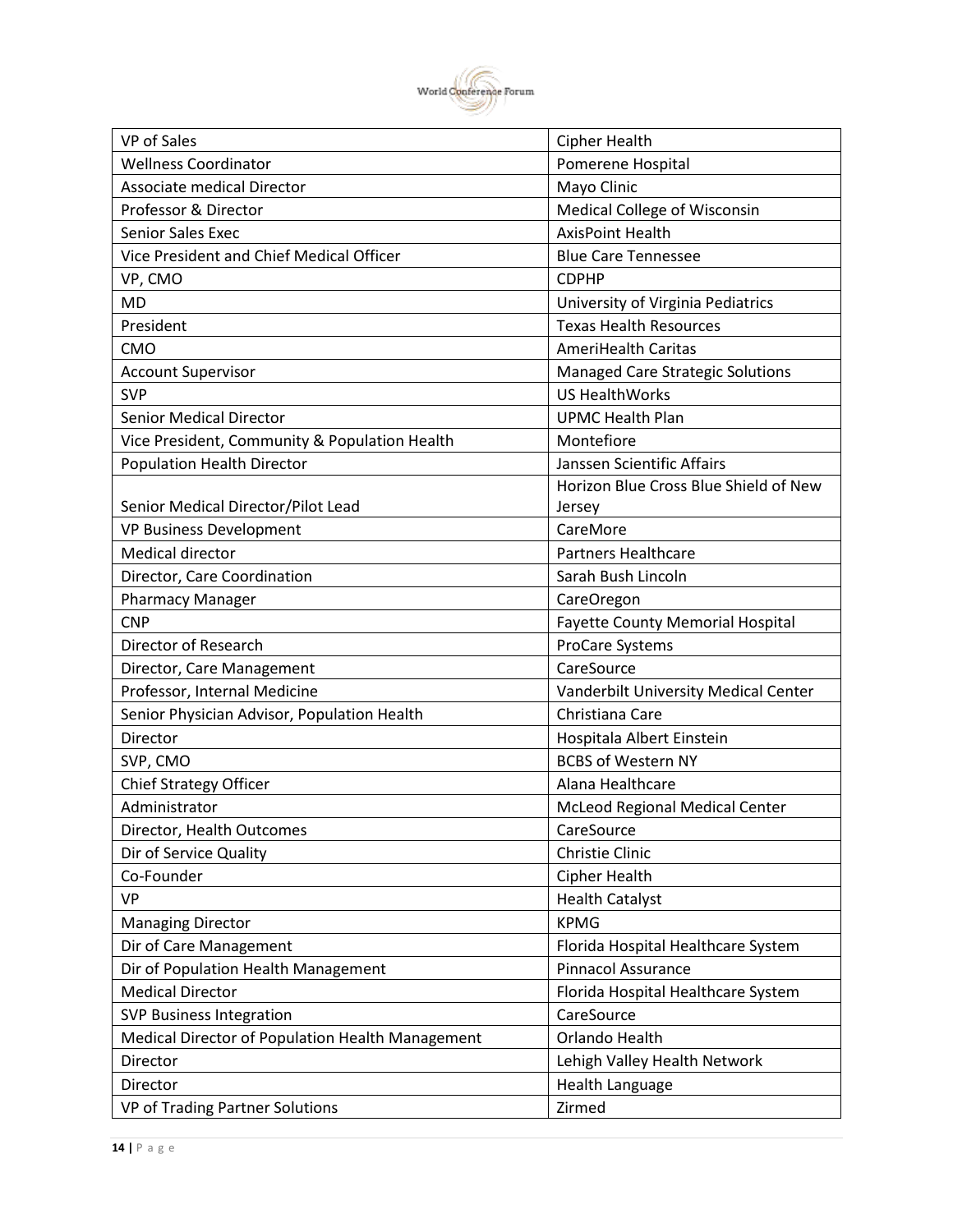

| Director of Care Coordination        | <b>Flagler Hospital</b>                 |
|--------------------------------------|-----------------------------------------|
| <b>Medical Director</b>              | AultCare                                |
| <b>MD</b>                            | Carepoint Health Medical Group          |
| <b>Associate Medical Director</b>    | <b>Partners HealthCare</b>              |
| <b>Exec Director</b>                 | University of Minnesota                 |
| <b>Specialty Network Management</b>  | <b>BCBS of TX</b>                       |
| Founder                              | The Behnke Group                        |
| EVP, Chief Population Health Officer | <b>Metro Health</b>                     |
| <b>Division Director</b>             | <b>KY Medicaid</b>                      |
| Director                             | Blue Cross Blue Shield of Michigan      |
|                                      | Blue Cross and Blue Shield of           |
| Senior VP, Provider Collaboration    | Minnesota                               |
| Corp. Director Compliance            | <b>Pioneer Health Services</b>          |
| <b>CEO</b>                           | <b>Burgess Information Systems</b>      |
| VP Health Management                 | Spectrum Health                         |
| <b>RN</b>                            | OSU Health Plan                         |
| <b>Associate Prinicipal</b>          | The Chartis Group                       |
| Principal                            | Mercer                                  |
| <b>VP Clinical Partnerships</b>      | Blue Cross Blue Shield of Louisiana     |
| <b>Population Health Specialist</b>  | Michigan Primary Care Association       |
| Dir of Product Development           | Gilsbar, LLC                            |
| <b>Chief Medical Officer</b>         | Total Healthcare Inc.                   |
| Principal                            | The Chartis Group                       |
| <b>VP Business Development</b>       | <b>Pioneer Health Services</b>          |
| CMO                                  | JourneyCare                             |
| <b>Benefits Advisor</b>              | The LBL Group                           |
| President & Chief Quality Officer    | <b>Emory Healthcare Network</b>         |
| VP of Market Strategy                | Aetna's Accountable Care Solutions      |
| Principal                            | Advanced Plan for Health                |
| Senior VP & Chief Medical Officer    | <b>WellCare Health Plans</b>            |
| <b>Administrative Director</b>       | Lima Memorial Health System             |
| <b>EVP Business Dev</b>              | Alana Healthcare                        |
| Director, Population Management      | Metro Health                            |
| <b>VP Information Technology</b>     | JourneyCare                             |
| <b>VP Pallative Medicine</b>         | JourneyCare                             |
| <b>Marketing Director</b>            | Central Logic                           |
| Dir of Sales & New Business Dev      | At Home Support                         |
| Director, Metro Health PHO           | Metro Health                            |
| Market Research Consultant           | Aetna's Accountable Care Solutions      |
| <b>CFO</b>                           | The LBL Group                           |
| Director Employee Services           | Huntsville Hospital                     |
| <b>Medical Director</b>              | <b>BlueCross BlueShield of Illinois</b> |
| <b>Clinical Systems Manager</b>      | JourneyCare                             |
|                                      |                                         |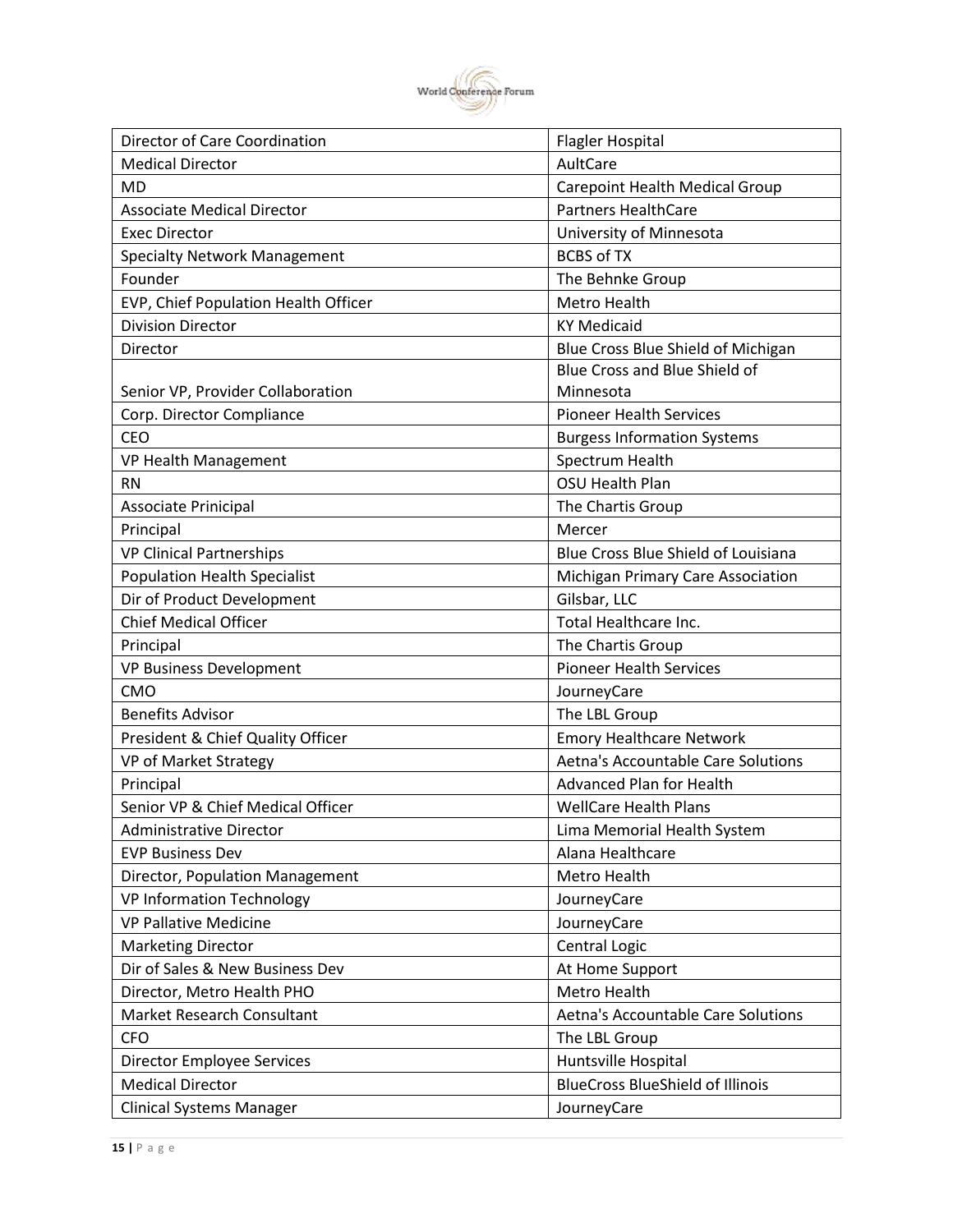

| Director                                  | Dixon Hughes Goodman LP              |
|-------------------------------------------|--------------------------------------|
| Market Leader                             | Merck                                |
| <b>Director Clinical Integration</b>      | CHRISTUS Santa Rosa Health System    |
| Manager, Provider Engagement              | Highmark                             |
| <b>VP Payer Strategies</b>                | Cardiocom                            |
| Partner                                   | Mercer                               |
| <b>National Medical Director</b>          | Aetna                                |
| Deputy Chief Medical Officer              | Johns Hopkins HealthCare             |
| Associate                                 | Venable LLP                          |
| CMO                                       | Cabinet for Health & Family Services |
| <b>CEO</b>                                | Central Logic                        |
| <b>Executive VP</b>                       | Gilsbar, LLC                         |
| <b>VP Insurance Services</b>              | WV United Insurance Services Inc.    |
| <b>VP Business Development</b>            | <b>Holy Family Memorial</b>          |
| <b>Medical Director</b>                   | Carle Foundation                     |
| Asst. Dir                                 | St. Joseph's Hospital                |
| <b>Clinical VP</b>                        | Spectrum Health                      |
| President                                 | <b>Metro Health</b>                  |
| <b>VP Health Plans</b>                    | Cardiocom                            |
| VP Healthcare Quality                     | <b>WellCare Health Plans</b>         |
| <b>Chief Clinical Integration Officer</b> | <b>Cornerstone Health Care</b>       |
| Director                                  | Houston Methodist Hospital System    |
| <b>Medical Director</b>                   | Family Health Network                |
| Principal                                 | Milliman                             |
| <b>Chief Analytics Officer</b>            | <b>UPMC Health Plan</b>              |
| Chairman, Dept. of Preventive Medicine    | Rush University Medical Center       |
|                                           | Regence Blue Cross Blue Shield of    |
| VP, Network Development                   | Oregon                               |
| <b>VP Medical Management</b>              | <b>Family Health Network</b>         |
| <b>Business Program Senior Manager</b>    | Aetna's Accountable Care Solutions   |
| President & CEO                           | Saint Thomas Health                  |
| Senior Director                           | Unite Here Health                    |
| COO                                       | Alana Healthcare                     |
| Medical Dir of Population Health          | St. Lawrence Health System           |
| <b>VP</b>                                 | Carle Health System                  |
| <b>Director of Provider Services</b>      | <b>Bluegrass Family Health</b>       |
| VP Population Health Quality              | WellCare                             |
| <b>Marketing Manager</b>                  | Cardiocom                            |
| <b>Clinical Process Improvement</b>       | Michigan Primary Care Association    |
| <b>Senior Solutions Exec</b>              | <b>Lexis Nexis</b>                   |
| President & COO                           | <b>Burgess Information Systems</b>   |
| President & Chief Medical Officer         | Children's Health System of Texas    |
| <b>Managed Care Specialist</b>            | Arkray                               |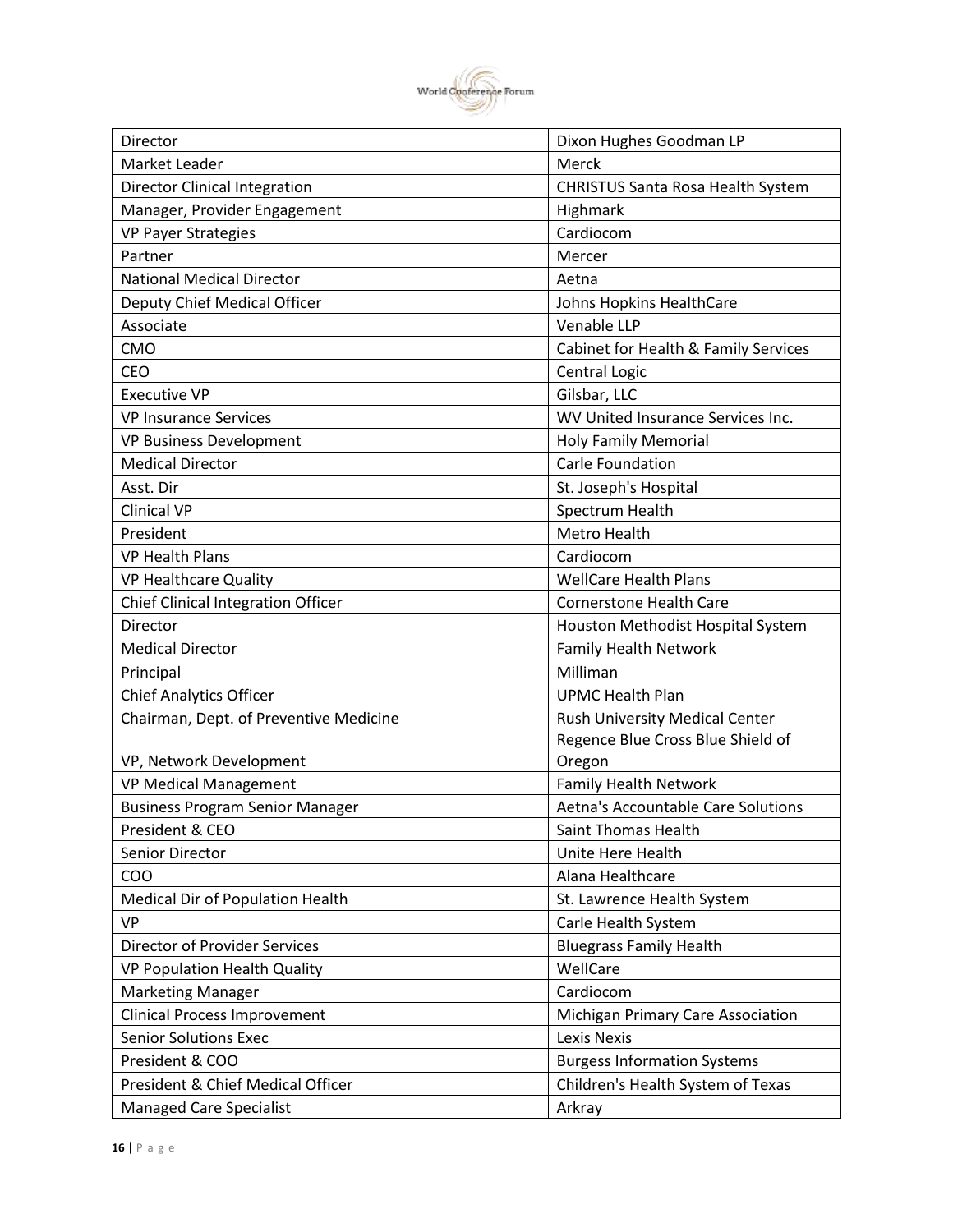

| <b>CEO</b>                                          | OSU Health Plan                     |
|-----------------------------------------------------|-------------------------------------|
| Marketing Development Manager                       | <b>ARKRAY USA</b>                   |
| <b>Medical Director</b>                             | OSU Health Plan                     |
| Manager                                             | Blue Cross Blue Shield of Michigan  |
| COO                                                 | <b>Qualis Health</b>                |
| Dir of Behavioral Health                            | University of MD Dept of Psychiatry |
| Senior Dir Network Innovation                       | <b>BCBS of TX</b>                   |
| <b>Managed Markets</b>                              | Novo Nordisk                        |
|                                                     | Blue Cross & Blue Shield of Rhode   |
| <b>Senior Medical Director</b>                      | Island                              |
| Regional Dir of Business Dev                        | <b>Advanced Plan for Health</b>     |
| <b>Chief Medical Operations Officer</b>             | <b>Cleveland Clinic</b>             |
| Senior Physician Advisor, Population Health         | Christiana Care Health System       |
| Medical Director, Care Transitions and Utilization  |                                     |
| Management                                          | Christiana Care Health System       |
| SVP, Practice Leader, Strategic Consulting Services | Medecision                          |
| Sr. Researcher                                      | Aetna Accountable Care Solutions    |
| President                                           | Navvis Healthways                   |
| Director of Implementation                          | <b>Sandlot Solutions</b>            |
| Senior VP                                           | Navvis Healthways                   |
| Associate Chief Medical Officer of Innovation       | Northwestern Memorial Hospital      |
| <b>CMO</b>                                          | <b>Beth Israel Medical Center</b>   |
| <b>Chief Medical Officer</b>                        | Humana                              |
| Sr. VP of Health Management                         | <b>BCBS of MN</b>                   |
| Director, South Georgia Primary Care Network        | <b>Tift Regional Medical Center</b> |
| Chief Administrative Officer                        | Salem Health                        |
| <b>Senior Medical Director</b>                      | <b>Tufts Health Plan</b>            |
| <b>Engagement Manager</b>                           | <b>IMS Consulting Group</b>         |
| Partner                                             | <b>Corporate Venture Agility</b>    |
| <b>Chief Clinical Integration Officer</b>           | Ohio Health Group                   |
| SVP & CMO                                           | <b>BCBS of LA</b>                   |
| Project Manager                                     | <b>UHC</b>                          |
| VP of Network Integration & Medical Director        | <b>NYU Langone</b>                  |
| <b>Chief Medical Officer</b>                        | Premier Health Group                |
| SVP, Public Policy                                  | <b>Gorman Health Group</b>          |
| Manager                                             | Sanofi                              |
| Manager, Population Health Analytics                | HealthPlus of MI                    |
| COO, AMG                                            | Affinity Health System              |
| <b>CMI</b>                                          | Medical Center of Central GA        |
| <b>VP Care Transformation</b>                       | UnityPoint Health-Methodist         |
| Sr. VP                                              | Navvis Healthways                   |
| President                                           | Lincoln Healthcare Group            |
| CMO                                                 | <b>BCBS of IL</b>                   |
|                                                     |                                     |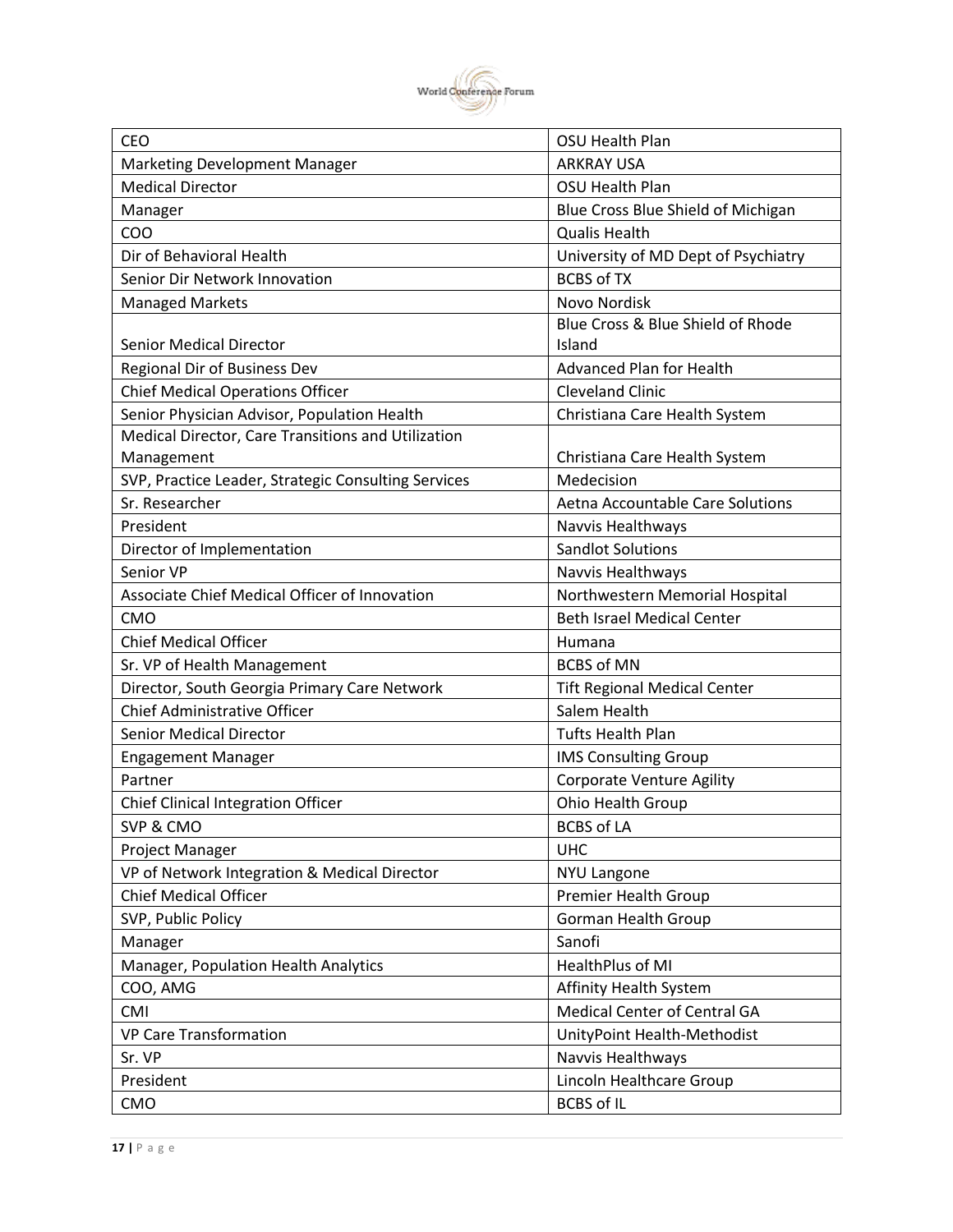

| SVP of Physician Services<br>Novant Health<br>President, Chief Quality Officer and Director of Clinical<br><b>Services</b><br><b>Emory Healthcare</b><br>Aetna Accountable Care Solutions<br><b>VP Market Strategy</b><br>Medical Director West Virginia, Provider Strategy &<br>Integration<br>Highmark West Virginia<br>Dir of Quality<br>Kings Daughters Medical Center<br>President/CEO<br><b>URAC</b><br>CMO<br>HealthSpring<br><b>Gorman Health Group</b><br>Chief Sales and Marketing Officer<br>Sr. VP CMO<br><b>Tift Regional Medical Center</b><br>AbbVie<br><b>Marketing Manager</b><br>Director<br>Optum<br>Health Essentials, LLC<br><b>Exec Chairman</b><br><b>Senior Medical Officer</b><br>CareMore Health Plan of NV<br>Healthwise<br>Director<br>BSN, RN<br><b>Physicians Plus</b><br>Dir. Physician Integration & Accreditation Compliance<br><b>CHRISTUS Santa Rosa Health System</b><br>Deputy Chief Medical Officer<br>Johns Hopkins<br>VP Sales, Central Region<br><b>Sandlot Solutions</b><br><b>Administrative Fellow</b><br>Salem Health<br>Dir of Integrated Care Management<br><b>Sharp Community Medical Group</b><br>Dir of Corporate Health<br>Novant Health<br><b>Clinical Applications Administrator</b><br>HealthPlus of MI<br>Principal<br>Pershing Yoakley & Associates, PC<br>Medical Center of Central GA<br>Exec Lead, Population Health<br><b>VP</b><br>NY Presbyterian<br><b>Partners HealthCare</b><br><b>Medical Director</b><br>COO<br>Salem Health<br><b>Business Development Exec</b><br><b>URAC</b><br><b>PSCI Solutions</b><br>President<br>Corporate Chief Medical Officer<br>Meridian Health Plan<br>RN, MSN<br>Kings Daughters Medical Center<br><b>Tift Regional Medical Center</b><br>Clinical Integration<br>Health Research & Educational Trust<br><b>Research Specialist</b><br>Sr. Business Program Manager<br>Aetna Accountable Care Solutions<br>Vice President for Clinical and Quality Informatics<br>NorthShore University Health System<br>Dean Health Plan<br>Manager - Disease Management<br>President<br>Affinity Health System<br>President & CEO<br>St. Thomas Health<br>Director, Health System Initiative<br>AbbVie | Sr. VP for Health System          | Lehigh Valley Health Network            |
|-------------------------------------------------------------------------------------------------------------------------------------------------------------------------------------------------------------------------------------------------------------------------------------------------------------------------------------------------------------------------------------------------------------------------------------------------------------------------------------------------------------------------------------------------------------------------------------------------------------------------------------------------------------------------------------------------------------------------------------------------------------------------------------------------------------------------------------------------------------------------------------------------------------------------------------------------------------------------------------------------------------------------------------------------------------------------------------------------------------------------------------------------------------------------------------------------------------------------------------------------------------------------------------------------------------------------------------------------------------------------------------------------------------------------------------------------------------------------------------------------------------------------------------------------------------------------------------------------------------------------------------------------------------------------------------------------------------------------------------------------------------------------------------------------------------------------------------------------------------------------------------------------------------------------------------------------------------------------------------------------------------------------------------------------------------------------------------------------------------------------------------------------------------------------------------------|-----------------------------------|-----------------------------------------|
|                                                                                                                                                                                                                                                                                                                                                                                                                                                                                                                                                                                                                                                                                                                                                                                                                                                                                                                                                                                                                                                                                                                                                                                                                                                                                                                                                                                                                                                                                                                                                                                                                                                                                                                                                                                                                                                                                                                                                                                                                                                                                                                                                                                           |                                   |                                         |
|                                                                                                                                                                                                                                                                                                                                                                                                                                                                                                                                                                                                                                                                                                                                                                                                                                                                                                                                                                                                                                                                                                                                                                                                                                                                                                                                                                                                                                                                                                                                                                                                                                                                                                                                                                                                                                                                                                                                                                                                                                                                                                                                                                                           |                                   |                                         |
|                                                                                                                                                                                                                                                                                                                                                                                                                                                                                                                                                                                                                                                                                                                                                                                                                                                                                                                                                                                                                                                                                                                                                                                                                                                                                                                                                                                                                                                                                                                                                                                                                                                                                                                                                                                                                                                                                                                                                                                                                                                                                                                                                                                           |                                   |                                         |
|                                                                                                                                                                                                                                                                                                                                                                                                                                                                                                                                                                                                                                                                                                                                                                                                                                                                                                                                                                                                                                                                                                                                                                                                                                                                                                                                                                                                                                                                                                                                                                                                                                                                                                                                                                                                                                                                                                                                                                                                                                                                                                                                                                                           |                                   |                                         |
|                                                                                                                                                                                                                                                                                                                                                                                                                                                                                                                                                                                                                                                                                                                                                                                                                                                                                                                                                                                                                                                                                                                                                                                                                                                                                                                                                                                                                                                                                                                                                                                                                                                                                                                                                                                                                                                                                                                                                                                                                                                                                                                                                                                           |                                   |                                         |
|                                                                                                                                                                                                                                                                                                                                                                                                                                                                                                                                                                                                                                                                                                                                                                                                                                                                                                                                                                                                                                                                                                                                                                                                                                                                                                                                                                                                                                                                                                                                                                                                                                                                                                                                                                                                                                                                                                                                                                                                                                                                                                                                                                                           |                                   |                                         |
|                                                                                                                                                                                                                                                                                                                                                                                                                                                                                                                                                                                                                                                                                                                                                                                                                                                                                                                                                                                                                                                                                                                                                                                                                                                                                                                                                                                                                                                                                                                                                                                                                                                                                                                                                                                                                                                                                                                                                                                                                                                                                                                                                                                           |                                   |                                         |
|                                                                                                                                                                                                                                                                                                                                                                                                                                                                                                                                                                                                                                                                                                                                                                                                                                                                                                                                                                                                                                                                                                                                                                                                                                                                                                                                                                                                                                                                                                                                                                                                                                                                                                                                                                                                                                                                                                                                                                                                                                                                                                                                                                                           |                                   |                                         |
|                                                                                                                                                                                                                                                                                                                                                                                                                                                                                                                                                                                                                                                                                                                                                                                                                                                                                                                                                                                                                                                                                                                                                                                                                                                                                                                                                                                                                                                                                                                                                                                                                                                                                                                                                                                                                                                                                                                                                                                                                                                                                                                                                                                           |                                   |                                         |
|                                                                                                                                                                                                                                                                                                                                                                                                                                                                                                                                                                                                                                                                                                                                                                                                                                                                                                                                                                                                                                                                                                                                                                                                                                                                                                                                                                                                                                                                                                                                                                                                                                                                                                                                                                                                                                                                                                                                                                                                                                                                                                                                                                                           |                                   |                                         |
|                                                                                                                                                                                                                                                                                                                                                                                                                                                                                                                                                                                                                                                                                                                                                                                                                                                                                                                                                                                                                                                                                                                                                                                                                                                                                                                                                                                                                                                                                                                                                                                                                                                                                                                                                                                                                                                                                                                                                                                                                                                                                                                                                                                           |                                   |                                         |
|                                                                                                                                                                                                                                                                                                                                                                                                                                                                                                                                                                                                                                                                                                                                                                                                                                                                                                                                                                                                                                                                                                                                                                                                                                                                                                                                                                                                                                                                                                                                                                                                                                                                                                                                                                                                                                                                                                                                                                                                                                                                                                                                                                                           |                                   |                                         |
|                                                                                                                                                                                                                                                                                                                                                                                                                                                                                                                                                                                                                                                                                                                                                                                                                                                                                                                                                                                                                                                                                                                                                                                                                                                                                                                                                                                                                                                                                                                                                                                                                                                                                                                                                                                                                                                                                                                                                                                                                                                                                                                                                                                           |                                   |                                         |
|                                                                                                                                                                                                                                                                                                                                                                                                                                                                                                                                                                                                                                                                                                                                                                                                                                                                                                                                                                                                                                                                                                                                                                                                                                                                                                                                                                                                                                                                                                                                                                                                                                                                                                                                                                                                                                                                                                                                                                                                                                                                                                                                                                                           |                                   |                                         |
|                                                                                                                                                                                                                                                                                                                                                                                                                                                                                                                                                                                                                                                                                                                                                                                                                                                                                                                                                                                                                                                                                                                                                                                                                                                                                                                                                                                                                                                                                                                                                                                                                                                                                                                                                                                                                                                                                                                                                                                                                                                                                                                                                                                           |                                   |                                         |
|                                                                                                                                                                                                                                                                                                                                                                                                                                                                                                                                                                                                                                                                                                                                                                                                                                                                                                                                                                                                                                                                                                                                                                                                                                                                                                                                                                                                                                                                                                                                                                                                                                                                                                                                                                                                                                                                                                                                                                                                                                                                                                                                                                                           |                                   |                                         |
|                                                                                                                                                                                                                                                                                                                                                                                                                                                                                                                                                                                                                                                                                                                                                                                                                                                                                                                                                                                                                                                                                                                                                                                                                                                                                                                                                                                                                                                                                                                                                                                                                                                                                                                                                                                                                                                                                                                                                                                                                                                                                                                                                                                           |                                   |                                         |
|                                                                                                                                                                                                                                                                                                                                                                                                                                                                                                                                                                                                                                                                                                                                                                                                                                                                                                                                                                                                                                                                                                                                                                                                                                                                                                                                                                                                                                                                                                                                                                                                                                                                                                                                                                                                                                                                                                                                                                                                                                                                                                                                                                                           |                                   |                                         |
|                                                                                                                                                                                                                                                                                                                                                                                                                                                                                                                                                                                                                                                                                                                                                                                                                                                                                                                                                                                                                                                                                                                                                                                                                                                                                                                                                                                                                                                                                                                                                                                                                                                                                                                                                                                                                                                                                                                                                                                                                                                                                                                                                                                           |                                   |                                         |
|                                                                                                                                                                                                                                                                                                                                                                                                                                                                                                                                                                                                                                                                                                                                                                                                                                                                                                                                                                                                                                                                                                                                                                                                                                                                                                                                                                                                                                                                                                                                                                                                                                                                                                                                                                                                                                                                                                                                                                                                                                                                                                                                                                                           |                                   |                                         |
|                                                                                                                                                                                                                                                                                                                                                                                                                                                                                                                                                                                                                                                                                                                                                                                                                                                                                                                                                                                                                                                                                                                                                                                                                                                                                                                                                                                                                                                                                                                                                                                                                                                                                                                                                                                                                                                                                                                                                                                                                                                                                                                                                                                           |                                   |                                         |
|                                                                                                                                                                                                                                                                                                                                                                                                                                                                                                                                                                                                                                                                                                                                                                                                                                                                                                                                                                                                                                                                                                                                                                                                                                                                                                                                                                                                                                                                                                                                                                                                                                                                                                                                                                                                                                                                                                                                                                                                                                                                                                                                                                                           |                                   |                                         |
|                                                                                                                                                                                                                                                                                                                                                                                                                                                                                                                                                                                                                                                                                                                                                                                                                                                                                                                                                                                                                                                                                                                                                                                                                                                                                                                                                                                                                                                                                                                                                                                                                                                                                                                                                                                                                                                                                                                                                                                                                                                                                                                                                                                           |                                   |                                         |
|                                                                                                                                                                                                                                                                                                                                                                                                                                                                                                                                                                                                                                                                                                                                                                                                                                                                                                                                                                                                                                                                                                                                                                                                                                                                                                                                                                                                                                                                                                                                                                                                                                                                                                                                                                                                                                                                                                                                                                                                                                                                                                                                                                                           |                                   |                                         |
|                                                                                                                                                                                                                                                                                                                                                                                                                                                                                                                                                                                                                                                                                                                                                                                                                                                                                                                                                                                                                                                                                                                                                                                                                                                                                                                                                                                                                                                                                                                                                                                                                                                                                                                                                                                                                                                                                                                                                                                                                                                                                                                                                                                           |                                   |                                         |
|                                                                                                                                                                                                                                                                                                                                                                                                                                                                                                                                                                                                                                                                                                                                                                                                                                                                                                                                                                                                                                                                                                                                                                                                                                                                                                                                                                                                                                                                                                                                                                                                                                                                                                                                                                                                                                                                                                                                                                                                                                                                                                                                                                                           |                                   |                                         |
|                                                                                                                                                                                                                                                                                                                                                                                                                                                                                                                                                                                                                                                                                                                                                                                                                                                                                                                                                                                                                                                                                                                                                                                                                                                                                                                                                                                                                                                                                                                                                                                                                                                                                                                                                                                                                                                                                                                                                                                                                                                                                                                                                                                           |                                   |                                         |
|                                                                                                                                                                                                                                                                                                                                                                                                                                                                                                                                                                                                                                                                                                                                                                                                                                                                                                                                                                                                                                                                                                                                                                                                                                                                                                                                                                                                                                                                                                                                                                                                                                                                                                                                                                                                                                                                                                                                                                                                                                                                                                                                                                                           |                                   |                                         |
|                                                                                                                                                                                                                                                                                                                                                                                                                                                                                                                                                                                                                                                                                                                                                                                                                                                                                                                                                                                                                                                                                                                                                                                                                                                                                                                                                                                                                                                                                                                                                                                                                                                                                                                                                                                                                                                                                                                                                                                                                                                                                                                                                                                           |                                   |                                         |
|                                                                                                                                                                                                                                                                                                                                                                                                                                                                                                                                                                                                                                                                                                                                                                                                                                                                                                                                                                                                                                                                                                                                                                                                                                                                                                                                                                                                                                                                                                                                                                                                                                                                                                                                                                                                                                                                                                                                                                                                                                                                                                                                                                                           |                                   |                                         |
|                                                                                                                                                                                                                                                                                                                                                                                                                                                                                                                                                                                                                                                                                                                                                                                                                                                                                                                                                                                                                                                                                                                                                                                                                                                                                                                                                                                                                                                                                                                                                                                                                                                                                                                                                                                                                                                                                                                                                                                                                                                                                                                                                                                           |                                   |                                         |
|                                                                                                                                                                                                                                                                                                                                                                                                                                                                                                                                                                                                                                                                                                                                                                                                                                                                                                                                                                                                                                                                                                                                                                                                                                                                                                                                                                                                                                                                                                                                                                                                                                                                                                                                                                                                                                                                                                                                                                                                                                                                                                                                                                                           |                                   |                                         |
|                                                                                                                                                                                                                                                                                                                                                                                                                                                                                                                                                                                                                                                                                                                                                                                                                                                                                                                                                                                                                                                                                                                                                                                                                                                                                                                                                                                                                                                                                                                                                                                                                                                                                                                                                                                                                                                                                                                                                                                                                                                                                                                                                                                           |                                   |                                         |
|                                                                                                                                                                                                                                                                                                                                                                                                                                                                                                                                                                                                                                                                                                                                                                                                                                                                                                                                                                                                                                                                                                                                                                                                                                                                                                                                                                                                                                                                                                                                                                                                                                                                                                                                                                                                                                                                                                                                                                                                                                                                                                                                                                                           |                                   |                                         |
|                                                                                                                                                                                                                                                                                                                                                                                                                                                                                                                                                                                                                                                                                                                                                                                                                                                                                                                                                                                                                                                                                                                                                                                                                                                                                                                                                                                                                                                                                                                                                                                                                                                                                                                                                                                                                                                                                                                                                                                                                                                                                                                                                                                           |                                   |                                         |
|                                                                                                                                                                                                                                                                                                                                                                                                                                                                                                                                                                                                                                                                                                                                                                                                                                                                                                                                                                                                                                                                                                                                                                                                                                                                                                                                                                                                                                                                                                                                                                                                                                                                                                                                                                                                                                                                                                                                                                                                                                                                                                                                                                                           |                                   |                                         |
|                                                                                                                                                                                                                                                                                                                                                                                                                                                                                                                                                                                                                                                                                                                                                                                                                                                                                                                                                                                                                                                                                                                                                                                                                                                                                                                                                                                                                                                                                                                                                                                                                                                                                                                                                                                                                                                                                                                                                                                                                                                                                                                                                                                           |                                   |                                         |
|                                                                                                                                                                                                                                                                                                                                                                                                                                                                                                                                                                                                                                                                                                                                                                                                                                                                                                                                                                                                                                                                                                                                                                                                                                                                                                                                                                                                                                                                                                                                                                                                                                                                                                                                                                                                                                                                                                                                                                                                                                                                                                                                                                                           |                                   |                                         |
|                                                                                                                                                                                                                                                                                                                                                                                                                                                                                                                                                                                                                                                                                                                                                                                                                                                                                                                                                                                                                                                                                                                                                                                                                                                                                                                                                                                                                                                                                                                                                                                                                                                                                                                                                                                                                                                                                                                                                                                                                                                                                                                                                                                           |                                   |                                         |
|                                                                                                                                                                                                                                                                                                                                                                                                                                                                                                                                                                                                                                                                                                                                                                                                                                                                                                                                                                                                                                                                                                                                                                                                                                                                                                                                                                                                                                                                                                                                                                                                                                                                                                                                                                                                                                                                                                                                                                                                                                                                                                                                                                                           |                                   |                                         |
|                                                                                                                                                                                                                                                                                                                                                                                                                                                                                                                                                                                                                                                                                                                                                                                                                                                                                                                                                                                                                                                                                                                                                                                                                                                                                                                                                                                                                                                                                                                                                                                                                                                                                                                                                                                                                                                                                                                                                                                                                                                                                                                                                                                           |                                   |                                         |
|                                                                                                                                                                                                                                                                                                                                                                                                                                                                                                                                                                                                                                                                                                                                                                                                                                                                                                                                                                                                                                                                                                                                                                                                                                                                                                                                                                                                                                                                                                                                                                                                                                                                                                                                                                                                                                                                                                                                                                                                                                                                                                                                                                                           | <b>Clinical Health Consultant</b> | Blue Cross and Blue Shield of Louisiana |